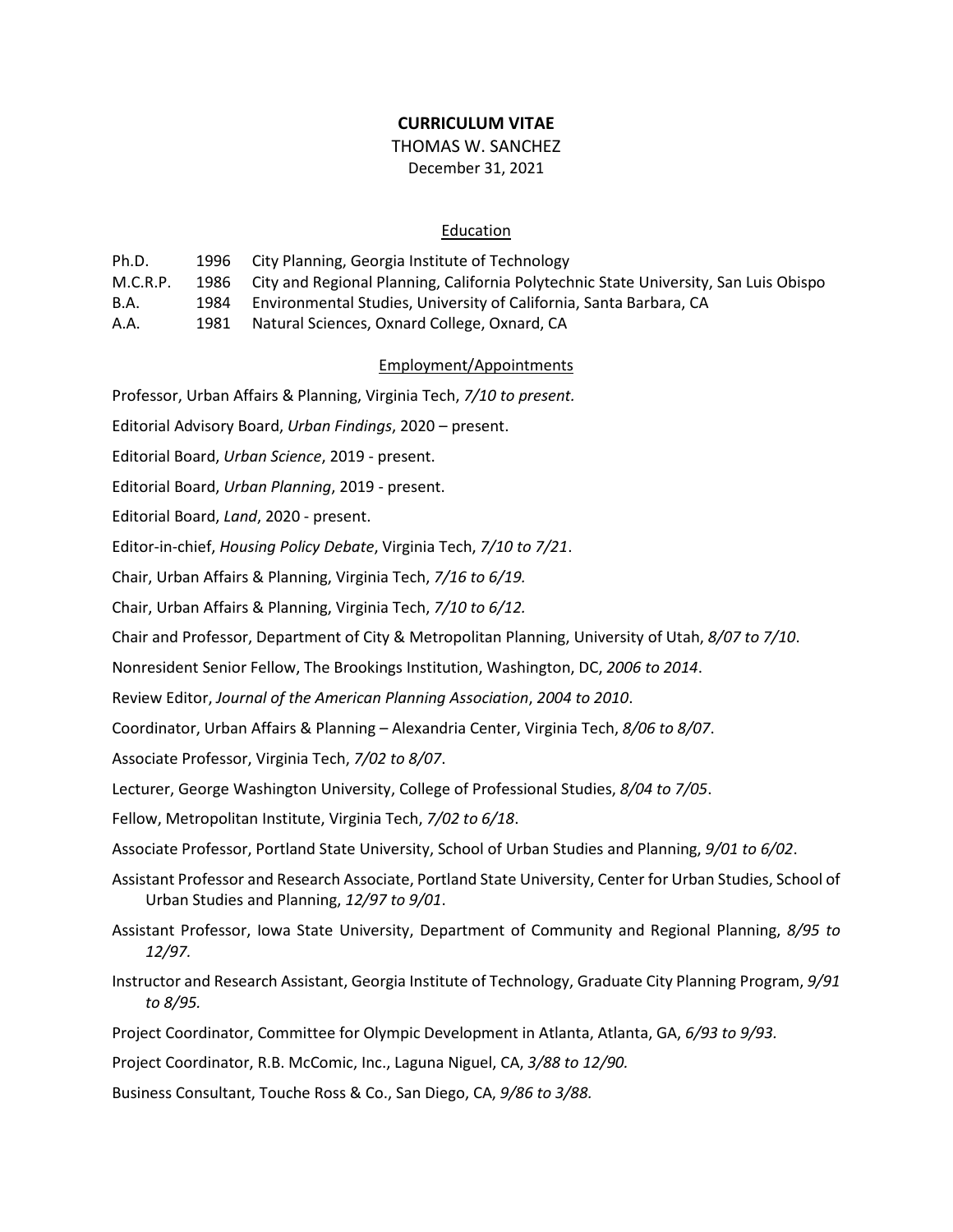Community Development Specialist, Peoples' Self-Help Housing Corp., San Luis Obispo, CA, *3/85 to 9/86.*

## Dissertation

*Equity Implications and Impacts of Personal Transportation Benefits on Urban Form*, March 1996. Supervised by Dr. William J. Drummond

## Refereed Publications or Other Creative Achievements

## Books

Bedford, Denise and Thomas W. Sanchez. 2021. *Knowledge Networks*, UK: Emerald Publishing.

Sanchez, Thomas W. 2018. *Planning Knowledge and Research*, New York, NY: Routledge.

- Brenman, Marc and Thomas W. Sanchez. 2012. *Planning as if People Matter: Governing for Social Equity*, Washington, D.C.: Island Press.
- Sanchez, Thomas W. and Marc Brenman. 2007. *The Right to Transportation: Moving to Equity*, Chicago: American Planning Association.
- Nelson, Arthur C., Casey J. Dawkins, and Thomas W. Sanchez. 2007. *The Social Impacts of Urban Containment*, England: Ashgate.

## **Chapters**

- Sanchez, Thomas W., Sadegh Sabouri, Keunhyun Park, and Junsik Kim. 2020. Planning Data and Analysis in Ewing, Reid (Ed.) *Basic Quantitative Research Methods for Urban Planners*, New York, NY: Routledge.
- Sanchez, Thomas W. and Nader Afzalan. 2018. Mapping the Knowledge Domain of Planning in Sanchez, Thomas W. (Ed.) *Planning Knowledge and Research*, New York, NY: Routledge.
- Sanchez, Thomas W. and Marc Brenman. 2014. Transportation and Civil Rights in Hartman, Chester W. (Ed.) *America's Growing Inequality: The Impact of Poverty and Race*, Lexington Books.
- Sanchez, Thomas W. and Marc Brenman. 2013. Public Participation, Social Equity, and Technology, in Nunes Silva, Carlos (Ed.) *Citizen e-Participation in Urban Governance*, Institute of Geography and Spatial Planning, University of Lisbon.
- Lang, Robert E. and Thomas W. Sanchez. 2011. Metropolitan Voting Patterns in the Mountain West: The New and Old Political Heartlands, in Teixeira, Ruy (Ed.) *America's New Swing Region*, Washington, DC: Brookings Institution Press.
- Lang, Robert E., Thomas W. Sanchez, and Alan Berube. 2008. The New Suburban Politics: A County-Based Analysis of Metropolitan Voting Trends Since 2000, in Teixeira, Ruy (Ed.) *The Future of Red, Blue and Purple America: Election Demographics, 2008 and Beyond*, Washington, DC: Brookings Institution Press.
- Nelson, Arthur C., Casey Dawkins, Thomas W. Sanchez, and Karen Danielsen. 2007. Urban Containment Effects on Housing and Neighborhood Quality in Florida, in Connerly, Charles and Timothy Chapin (Eds.) *Growth Management In Florida: A 20-Year Assessment*, England: Ashgate.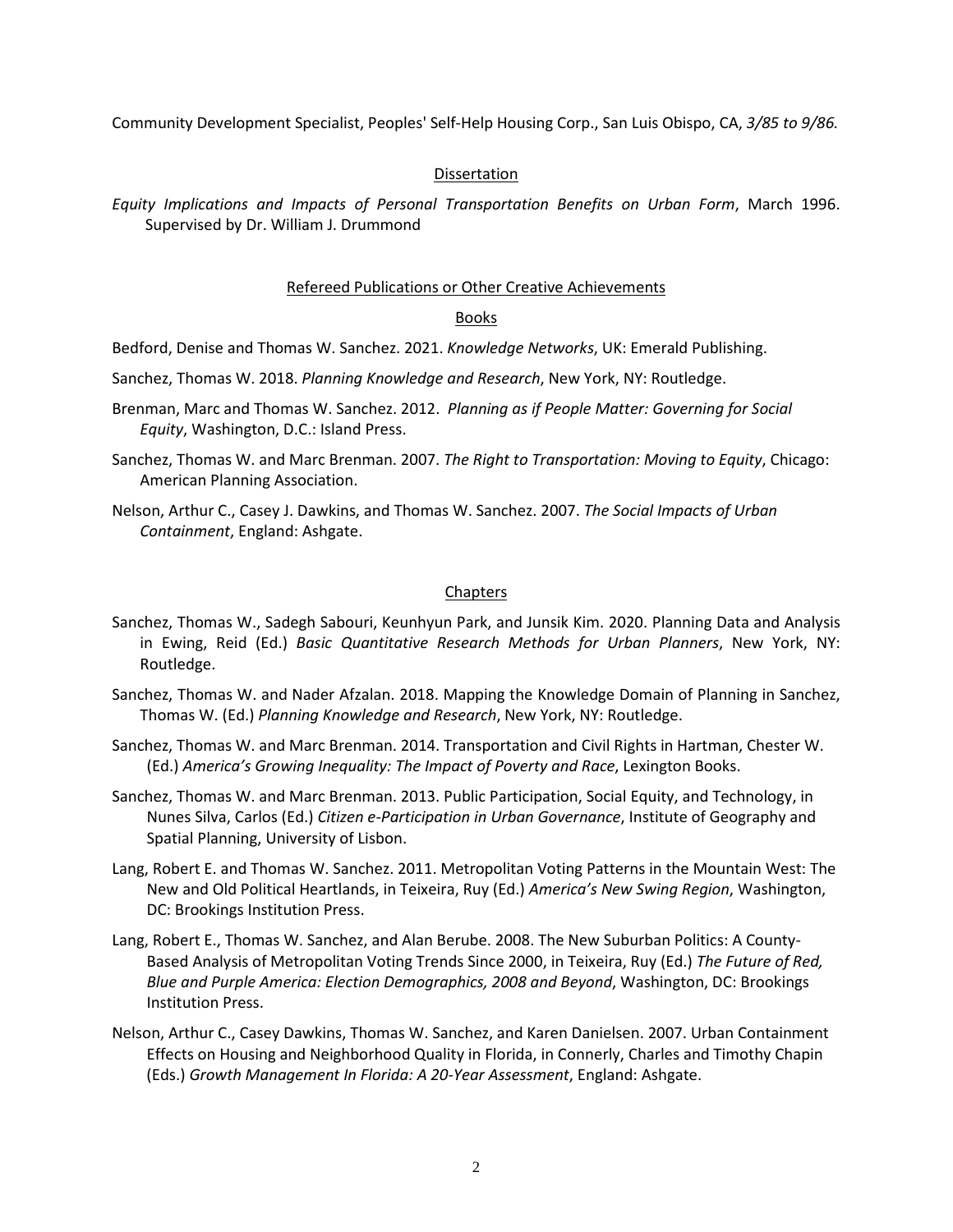- Sanchez, Thomas W. and Robert H. Mandle. 2007. Growth and Change Florida Style: 1970 to 2000, in Connerly, Charles and Timothy Chapin (Eds.) *Growth Management in Florida: A 20-Year Assessment*, England: Ashgate.
- Blakely, Edward J. and Thomas W. Sanchez. 2007. Walling In or Walling Out: Gated Communities, in Bullard, Robert D. (Ed.) *The Black Metropolis in The Twenty-First Century: Race, Power and the Politics of Place*, Rowman & Littlefield.
- Wolf, James F., Thomas W. Sanchez, and Mary Beth Farquhar. 2007. Metropolitan Planning Organizations and Regional Transportation Planning, in Plant, Jeremy F., Van R. Johnston, and Cristina Ciocirlan (eds.) *Handbook of Transportation Policy and Administration*, Boca Raton, FL: Taylor & Francis.
- Sanchez, Thomas W. and James F. Wolf. 2007. Environmental Justice and Transportation Equity: A Review of Metropolitan Planning Organizations, in Bullard, Robert D. (ed.) *Growing Smarter: Achieving Livable Communities, Environmental Justice, and Regional Equity*, Cambridge: MIT Press.
- Burby, Raymond J., Arthur C. Nelson, and Thomas W. Sanchez. 2006. Katrina, Containment and Catastrophe: The Role of Planning in Preventing Natural Disasters, in Birch, Eugenie and Susan Wachter (eds.) *Rebuilding Urban Places After Disaster: Lessons from Hurricane Katrina*, Philadelphia, PA: University of Pennsylvania Press.
- Sanchez, Thomas W. 2004. Connecting Mass Transit and Employment, in Stopher, P., Button, Haynes, K. and Hensher, D. (eds.) *Transport Geography and Spatial Systems, Handbooks in Transport 5*, Amsterdam: Pergamon - Elsevier Science.

### Articles

- Brenman, Marc and Thomas W. Sanchez. 2022. The Influence of Civil Rights and Anti-discrimination Laws on Shaping Our Transportation System, *Journal of Comparative Urban Law and Policy*, forthcoming.
- Sanchez, Thomas W. 2021. Exploring the Relationship Between Combined Household Housing and Transportation Costs and Regional Economic Activity in Virginia, *Land*, 10(7):742. <https://doi.org/10.3390/land10070742>
- Sanchez, Thomas W. 2021. What are Urban Planning Academics Talking About on Twitter? *Urban Findings*[, https://doi.org/10.32866/001c.23716](https://doi.org/10.32866/001c.23716)
- Sanchez, Thomas W. 2021. Urban Planning Academics and Twitter: Who and What? *Journal of Altmetrics*, 4(1):3[. https://doi.org/10.29024/joa.41](https://doi.org/10.29024/joa.41)
- Sanchez, Thomas W. 2021. Urban Planning Academics: Tweets and Citations, *Urban Planning*, 6(1): 1-8. <http://dx.doi.org/10.17645/up.v6i1.3720>
- Vilalta, Carlos J. and Thomas W. Sanchez. 2021. The impact of city block layout on residential burglary: Mexico City as case study. *Crime, Law and Social Change*, 75: 73-88. <https://doi.org/10.1007/s10611-020-09920-3>
- Sanchez, Thomas W. 2020. The Most Frequently Cited Topics in Urban Planning Scholarship. *Urban Science*, 4(1), 4;<https://doi.org/10.3390/urbansci4010004>
- Gebresselassie, Mahtot and Thomas W. Sanchez. 2018. 'Smart' Tools for Socially-sustainable Transport: A Review of Mobility Apps. *Urban Science*, 2(2), 45[. https://doi.org/10.3390/urbansci2020045](https://doi.org/10.3390/urbansci2020045)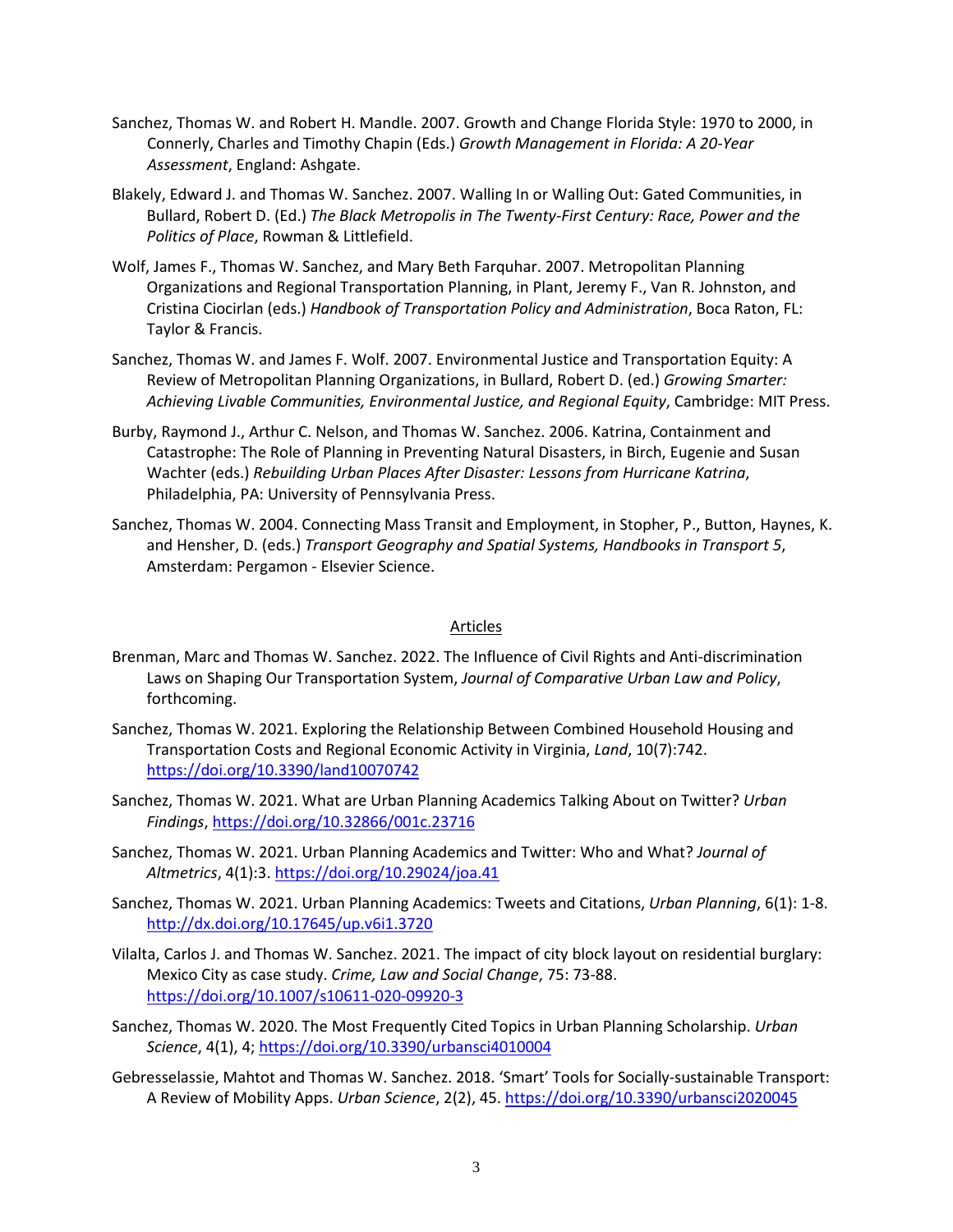- Vilalta, Carlos J., Thomas W. Sanchez, and Fondevila, Gustavo. 2018. A Descriptive Model of the Relationship Between Police CCTV Systems and Crime. Evidence from Mexico City. *Police Practice and Research: An International Journal*. <https://doi.org/10.1080/15614263.2018.1473770>
- Afzalan, Nader and Thomas W. Sanchez. 2017. Testing the use of crowdsourced information: Case study of bikeshare infrastructure planning in Cincinnati, Ohio. *Urban Planning*, 2(3): 33-44. DOI: <http://dx.doi.org/10.17645/up.v2i3.1013>
- Afzalan, Nader, Thomas W. Sanchez, and Jennifer Evans-Cowley. 2017. Creating Smarter Cities: Considerations for Selecting Online Participatory Tools, *Cities*, 67: 21-30. DOI: <https://doi.org/10.1016/j.cities.2017.04.002>
- Sanchez, Thomas W. 2016. Faculty Performance Evaluation using Citation Analysis: An Update, *Journal of Planning Education and Research*, 37(1): 83-94. DOI: 10.1177/0739456X16633500.
- Sanchez Thomas W. Vidimos ''akademicheskikh issledovaniy po gradostroitel''stvu i budushchee vebometriki MGSU [Proceedings of Moscow State University of Civil Engineering]. 2015, no. 3, pp. 119—137. (In Russian. Translation from English: Thomas W. Sanchez. Academic Visibility for Urban Planning and the Webometric Future. *The Journal of the World Universities Forum*, Volume 6, 2014, pp. 37—52. www.ontheuniversity.com)
- Sanchez, Thomas W. Citation analysis of urban planning scholars in the U.S. Stroitel'stvo: nauka i obrazovanie [Construction: Science and Education]. 2015, no. 1, paper 3. Available at: [http://www.nso-journal.ru/public/journals/1/issues/2015/01/3\\_Sanchez\\_01.pdf](http://www.nso-journal.ru/public/journals/1/issues/2015/01/3_Sanchez_01.pdf)
- Sanchez, Thomas W. 2015. Where Has Housing Policy Debate Been? *Housing Policy Debate*, 25(2): 1-7. DOI: 10.1080/10511482.2015.1006030
- Cowley, Jennifer S. Evans, Thomas W. Sanchez, Nader Afzalan, Abel S. Lizcano, Zachary Kenitzer, and Thomas Evans. 2014. Learning about E-Planning: The Results of a Massive Open Online Course Experiment, *International Journal of E-Planning Research*, 3(3): 53-76. DOI: 10.4018/ijepr.2014070104.
- Sanchez, Thomas W. 2014. Academic Visibility and the Webometric Future, *The Journal of the World Universities Forum*, 6(2): 37-52.
- Golub, Aaron, Thomas W. Sanchez, and Richard Marcantonio. 2013. Race, Space, and Struggles for Mobility: Transportation Impacts on African-Americans in San Francisco's East Bay, *Urban Geography*, 34(5): 699-728.
- Renne, John L., Thomas W. Sanchez, Todd Litman. 2011. Carless and Special Needs Evacuation Planning, *Journal of Planning Literature*, 26(4): 420-431.
- Renne, John L., Thomas W. Sanchez, Pam Jenkins, and Robert Peterson. 2009. The Challenge of Evacuating the Carless in Five Major U.S. Cities: Identifying the Key Issues Being Faced, Transportation Research Record (TRR), *Journal of the Transportation Research* Board, 2119: 36-44.
- Lang, Robert E., Thomas W. Sanchez, and Asli Ceylan Oner. 2009. Beyond Edge City: Office Geography in the New Metropolis. *Urban Geography*, 30(7): 726-755.
- Sanchez, Thomas W. and Marc Brenman. 2008. Transportation Equity and Environmental Justice: Lessons from Hurricane Katrina. *Environmental Justice*. 1(2): 73-80.
- Sanchez, Thomas W. 2008. Poverty, Policy, and Public Transportation. *Transportation Research Part A*, 42: 833-841.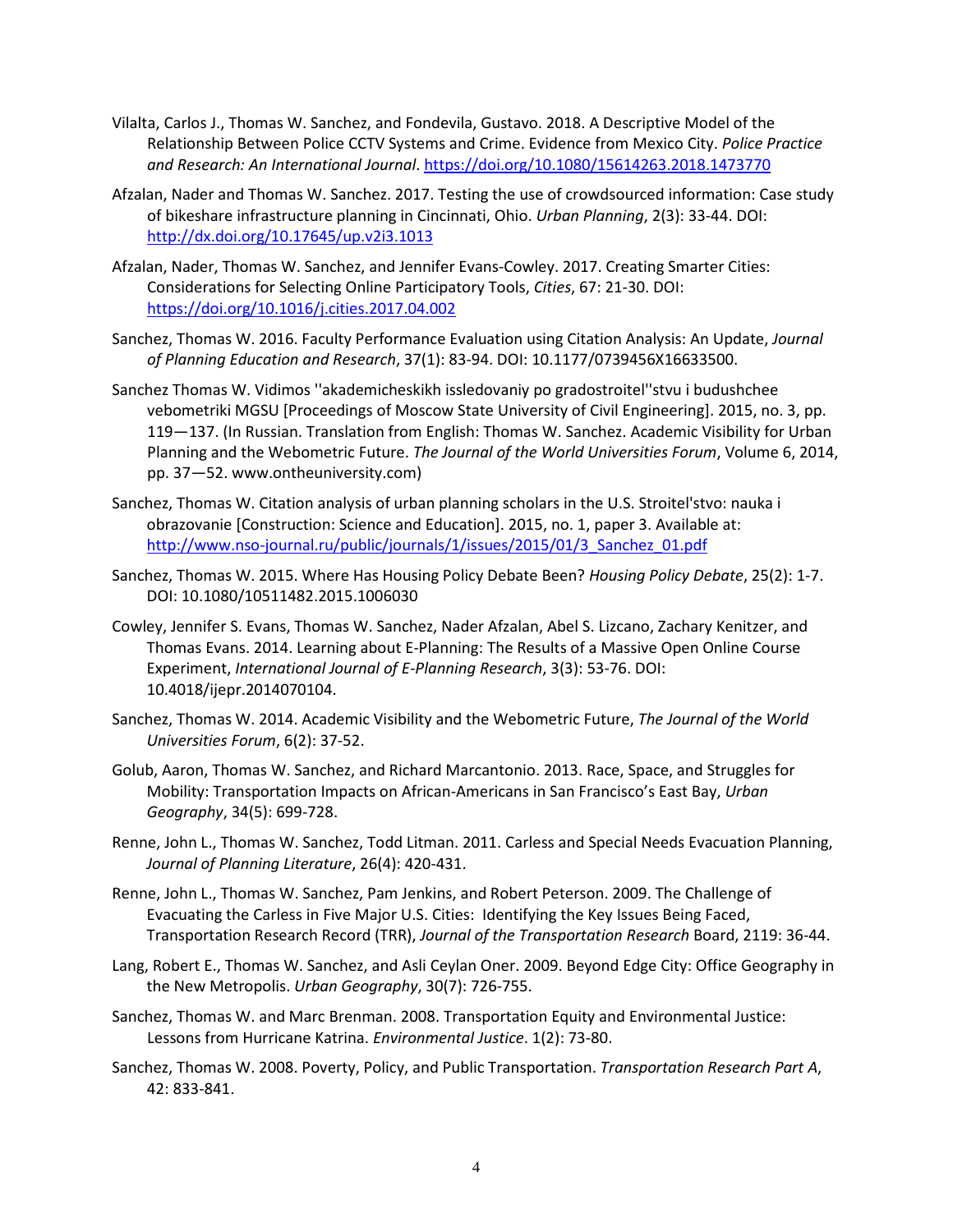- Shen, Qing and Thomas W. Sanchez. 2006. Residential Location, Transportation, and Welfare-to-Work in the United States: A Case Study of Milwaukee. *Housing Policy Debate*, 16(3/4): 393-431.
- Dawkins, Casey J., Qing Shen, and Thomas W. Sanchez. 2005. Race, Space, and Unemployment Duration. *Journal of Urban Economics*, 58: 91-113*.*
- Nelson, Arthur C., and Thomas W. Sanchez. 2005. The Effectiveness of Urban Containment Regimes in Reducing Exurban Sprawl, *NSL Network City and Landscape*, 160: 42-47.
- Sanchez, Thomas W., Robert E. Lang., and Dawn Dhavale. 2005. Security versus Status? A First Look at the Census's Gated Community Data, *Journal of Planning Education and Research*, 24: 281-291.
- Sanchez, Thomas W., Rich Stolz, and Jacinta S. Ma. 2004. Transportation Equity: Inequitable Effects of Transportation Policies on Minorities, Transportation Research Record (TRR), *Journal of the Transportation Research Board*, 1885: 104-110.
- Nelson, Arthur C., Thomas W. Sanchez, James F. Wolf, and Mary Beth Farquhar. 2004. Metropolitan Planning Organization Voting Structure and Transit Investment Bias: Preliminary Analysis with Social Equity Implications, Transportation Research Record (TRR), *Journal of the Transportation Research Board*, 1895: 1-7.
- Nelson, Arthur C., Thomas W. Sanchez, and Casey J. Dawkins. 2004. The Effect of Urban Containment and Mandatory Housing Elements on Racial Segregation in US Metropolitan Area, 1990-2000, *Journal of Urban Affairs*, 26(3): 339-350.
- Sanchez, Thomas W., Qing Shen, and Zhong-Ren Peng. 2004. Transit Mobility, Jobs Access, and Low-Income Labor Participation in U.S. Metropolitan Areas. *Urban Studies*, 41(7): 1313-1331.
- Nelson, Arthur C., Thomas W. Sanchez, and Casey J. Dawkins. 2004. Urban Containment and Racial Segregation: A Preliminary Assessment. *Urban Studies,* 41(2): 423-439.
- Sanchez, Thomas W. 2004. Land Use and Growth Impacts from Highway Capacity Increases. *Journal of Urban Planning and Development*, 130(2): 75-82.
- Sanchez, Thomas W. 2002. The Impact of Public Transportation on U.S. Metropolitan Wage Inequality. *Urban Studies,* 39(3): 423-436.
- Sanchez, Thomas W. and Casey J. Dawkins. 2001. Distinguishing City and Suburban Movers: Evidence from the American Housing Survey. *Housing Policy Debate*, 12(3): 607-631.
- Sanchez, Thomas W. 2001. Are Planners Prepared To Address Social Justice And Distributional Equity? *Critical Planning,* 8: 90-100.
- Sanchez, Thomas W. 1999. Transit Access Analysis of TANF Recipients in the City of Portland, Oregon, *Journal of Public Transportation*, 2(4): 61-73.
- Sanchez, Thomas W., Kenneth J. Dueker, and Anthony Rufolo. 1999. A GIS Methodology for Assessing the Growth Impacts of Highway Improvements, *Transportation Research Record*, 1660: 75-83.
- Nelson, Arthur C. and Thomas W. Sanchez. 1999. Debunking the Exurban Myth: A Comparison of Suburban Households, *Housing Policy Debate*, 10(3): 689-709.
- Sanchez, Thomas W. 1999. The Connection between Public Transit and Employment, *Journal of the American Planning Association*, 65(3): 284-296 (2000 Award for Best Article).
- Mahayni, Riad G., Thomas W. Sanchez, and Eric D. Kelly. 1999. Teaching Planning Methods through Modules, *Journal of Planning Education and Research*, 18: 353-360.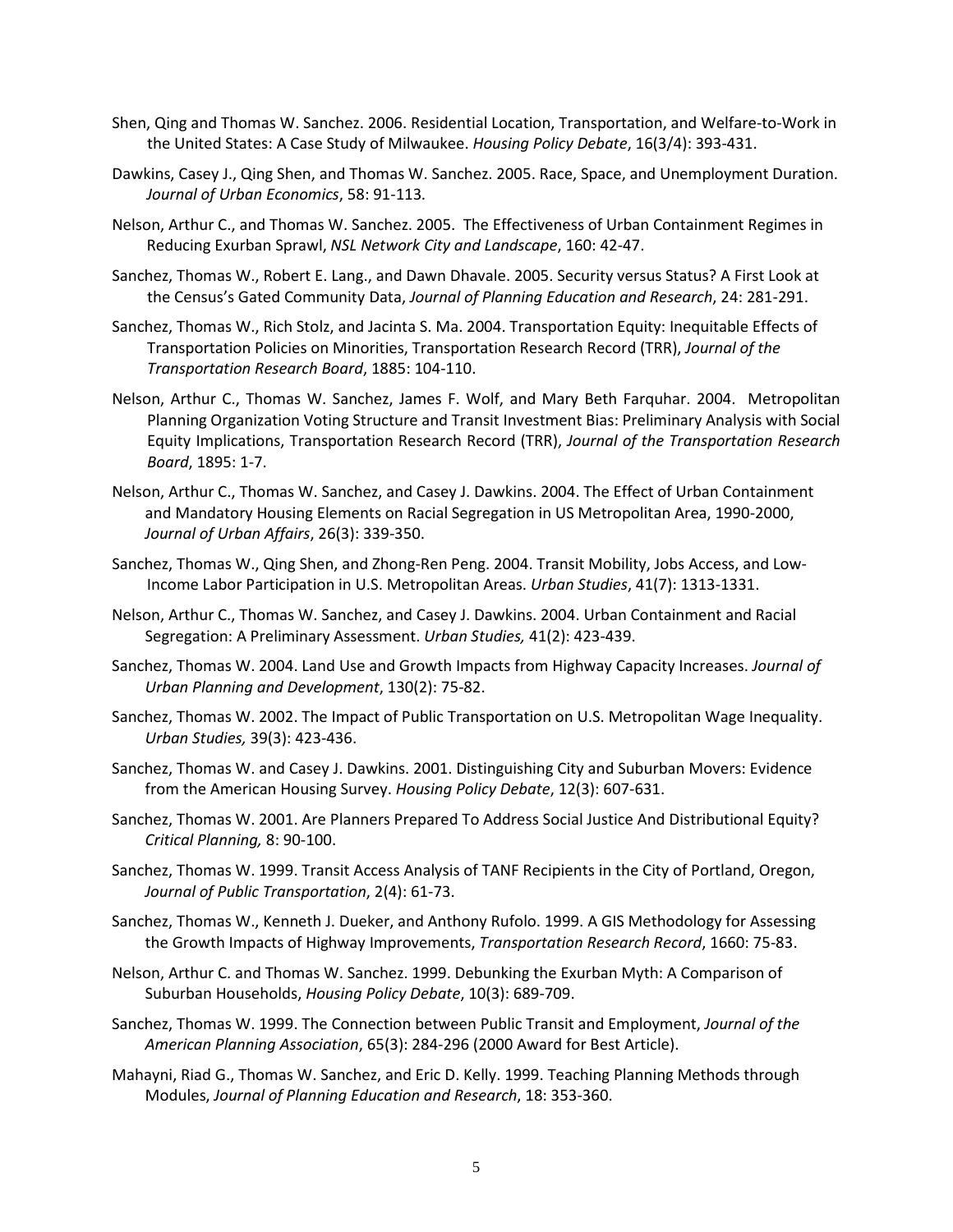- Nelson, Arthur C. and Thomas W. Sanchez. 1998. The Influence of MARTA on Population and Employment Location, *Transportation Research Record*, 1604: 18-25.
- Sanchez, Thomas W. 1998. Equity Analysis of Capital Improvement Plans Using GIS: The Case of the Des Moines Urbanized Area, *Journal of Urban Planning and Development*, 124(1): 33-43.
- Sanchez, Thomas W., Timothy O. Borich, and Riad G. Mahayni. 1998. Sharing of Public Works Services by Small Towns, *Public Works Management & Policy*, 2(4): 327-339.
- Sanchez, Thomas W. 1998. Equity Analysis of Personal Transportation System Benefits, *Journal of Urban Affairs*, 20(1): 69-86.
- Nelson, Arthur C. and Thomas W. Sanchez. 1997. Exurban and Suburban Residents: A Departure from Traditional Location Theory, *Journal of Housing Research*, 8(2): 249-276.
- Nelson, Arthur C., Thomas W. Sanchez, Catherine L. Ross, and Michael D. Meyer. 1997. Rail Transit in the Suburbs: Case Study of Transit Use in Atlanta's Affluent Northern Tier, *Transportation Research Record*, 1571: 142-150.
- Nelson, Arthur C. and Thomas W. Sanchez. 1995. Socio-economic Considerations of Road Impact Fees, *Transportation Research Record*, 1498: 32-35.

## Book Reviews

- Gebresselassie, Mahtot and Thomas W. Sanchez. 2019. Book Review: David Banister, *Inequality in Transport*. London, UK: Alexandrine Press, in *Journal of the American Planning Association*, DOI: 10.1080/01944363.2019.1641385
- Sanchez, Thomas W. 2018. Book Review: Richard Willson, *A Guide for the Idealist: Launching and Navigating Your Planning Career*. Routledge, in *Journal of Planning Education and Research*, DOI:10.1177/0739456X18807754
- Sanchez, Thomas W. and James F. Wolf. 2007. Book Reviews Bruce Katz and Robert Puentes, editors. 2005. *Taking the High Road: A Metropolitan Agenda for Transportation Reform*. Washington, D.C.: Brookings Institution Press, in *Public Administration Review*, 67(1): 171-174.
- Sanchez, Thomas W. and James F. Wolf. 2007. Book Review: Richmond, Jonathan. 2005. *Transport of Delight: The Mythical Conception of Rail Transit in Los Angeles.* Akron, Ohio: University of Akron Press, in *Public Administration Review*, 67(1): 171-174.
- Sanchez, Thomas W. 2002. Book Review: Janelle, D.G. and D.C. Hodge. 2000. *Information, Place, and Cyberspace: Issues in Accessibility*. Springer, Berlin, in the *URISA Journal*, 13(2): 39-40.
- Sanchez, Thomas W. 2001. Book Review: Weiner, Edward. 1999. *Urban Transportation Planning in the United States: An Historical Overview*. Praeger, Westport, CT, in the *Journal of Urban Affairs*, 23(1): 110-112.
- Sanchez, Thomas W. 2001. Book Review: Winston, Clifford and Chad Shirley. 1998. *Alternate Route: Toward Efficient Urban Transportation*. Brookings Institution, Washington, DC., in the *Journal of Urban Affairs*, 23(1): 110-112.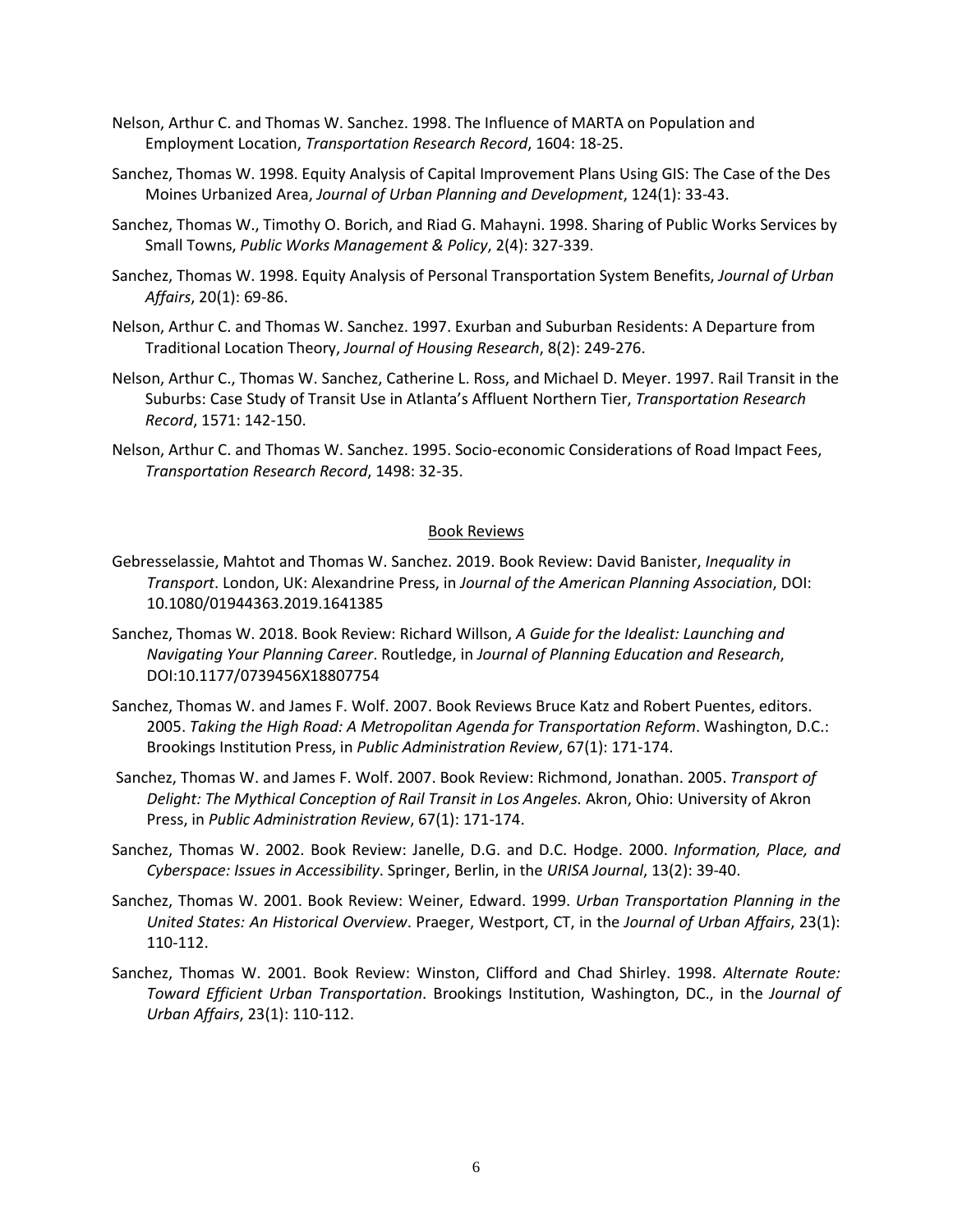#### Other Publications and Conference Proceedings

- Minor, Michael A. and Thomas W. Sanchez. 2019. Traffic Noise Abatement. In: Michalos AC (Ed.). Encyclopedia of Quality of Life and Well-Being Research. Springer, Dordrecht, Netherlands: Springer, forthcoming.
- Minor, Michael A. and Thomas W. Sanchez. 2014. Traffic Noise Abatement. In: Michalos AC (Ed.). Encyclopedia of Quality of Life and Well-Being Research. Springer, Dordrecht, Netherlands: Springer, pp 6711-6713.
- Brenman, Marc and Thomas W. Sanchez. 2014. Social Activism. In: Michalos AC (Ed.). Encyclopedia of Quality of Life and Well-Being Research. Springer, Dordrecht, Netherlands: Springer, pp 6012-6017.
- Brenman, Marc and Thomas W. Sanchez. 2014. Car Ownership. In: Michalos AC (Ed.). Encyclopedia of Quality of Life and Well-Being Research. Springer, Dordrecht, Netherlands: Springer, pp 531-534.
- Brenman, Marc and Thomas W. Sanchez. 2014. Urban Planning. In: Michalos AC (Ed.). Encyclopedia of Quality of Life and Well-Being Research. Springer, Dordrecht, Netherlands: Springer, pp 4820-4822.
- Sanchez, Thomas W. 2014. Closed-ended Question Format. In: Michalos AC (Ed.). Encyclopedia of Quality of Life and Well-Being Research. Springer, Dordrecht, Netherlands: Springer, pp 963-964.
- Sanchez, Thomas W. 2011. What is Transportation Equity?, *Progressive Planner*, Planners Network, Ithaca, New York.
- Sanchez, Thomas W. and Marc Brenman. 2010. Transportation and Civil Rights, *Poverty & Race*, Poverty & Race Research Action Council, Washington, D.C.
- Sanchez, Thomas W. 2009. An Effective Equity Approach to Transportation Funding Analysis, *Race, Poverty, and the Environment*, Urban Habitat, Oakland, CA.
- Sanchez, Thomas W. and Marc Brenman. 2008. The Right to Transportation, *Planning Magazine*, American Planning Association, Chicago, IL.
- Lang, Robert E., Thomas W. Sanchez and Lawrence Levy. 2008. The New Suburban Swingers: How America's Most Contested Suburban Counties Could Decide the Next President. Election Report 08:02, Metropolitan Institute, Virginia Tech.
- Lang, Robert E., and Thomas W. Sanchez. 2008. America's 'Global Metros' and Presidential Politics, Election Report, Metropolitan Institute, Virginia Tech.
- Lang, Robert E., and Thomas W. Sanchez. 2006. Suburban Blues, Election Report, Metropolitan Institute, Virginia Tech.
- Sanchez, Thomas W., and Robert E. Lang. 2003. Security versus Status: The Two Worlds of Gated Communities, Census Note, Metropolitan Institute, Virginia Tech.
- Nelson, Arthur C. and Thomas W. Sanchez. 2003. Lassoing Suburban Sprawl. *Metroscape*, Institute of Portland Metropolitan Studies, Portland State University, Portland, OR.
- Nelson, Arthur C. and Thomas W. Sanchez. 2002. Lassoing Exurban Sprawl, *Proceedings of: Post Suburbia: Examining the New Metropolitan Form*, Fannie Mae Foundation, Association of Collegiate Schools of Planning Annual Conference, Baltimore, MD.
- Sanchez, Thomas W. 2002. Census 2000: First Take. *Metroscape*, Institute of Portland Metropolitan Studies, Portland State University, Portland, OR.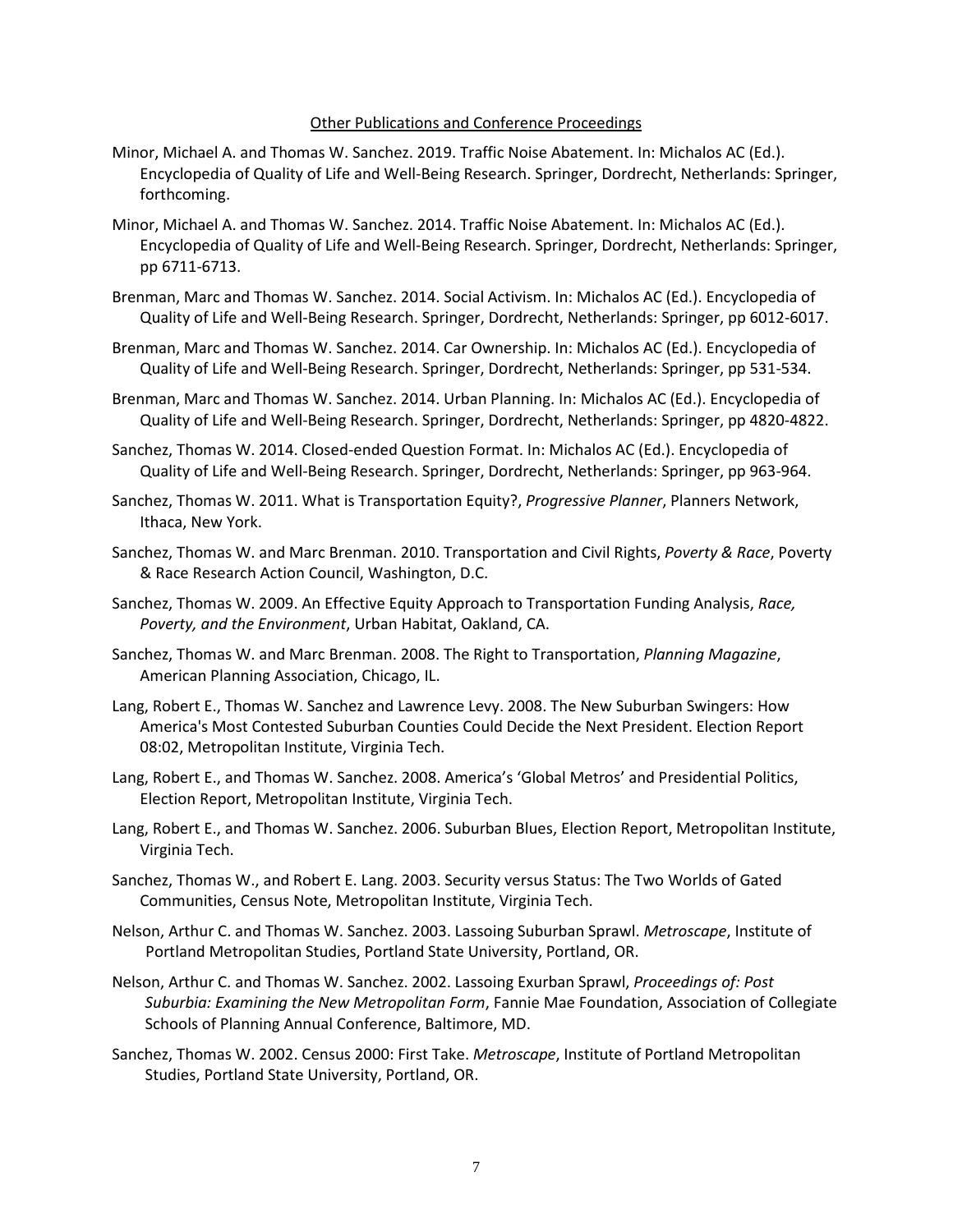- Sanchez, Thomas W. and Robert J. Kane. 2000. Crime in the Metroscape. *Metroscape*, Institute of Portland Metropolitan Studies, Portland State University, Portland, OR.
- Sanchez, Thomas W. 1998. The Connection Between Public Transit and Employment: Are Buses a Solution to Spatial Mismatch? *Proceedings of the Transportation, Land Use, and Air Quality Conference*, American Society of Civil Engineers Conference on Transportation, Land Use and Air Quality, Portland, OR.
- Sanchez, Thomas W. and Arthur C. Nelson. 1994. Exurban and Suburban Residents: A Departure from Traditional Location Theory?, *Fannie Mae Working Paper Series*.
- Sanchez, Thomas W. 1993. Measuring the Impacts of Highways and Roads on Residential Property Values with GIS: An Empirical Analysis of Atlanta, *Proceedings of the Third International Conference on Computers in Urban Planning and Urban Management*, Atlanta, GA.

### Presentations at Professional Meetings

- Sanchez, Thomas W., Trey Gordner, and Hannah Shumway. 2021. The Prospects for AI in Urban Planning. Paper presented at the Association for Collegiate Schools of Planning Annual Conference, Virtual, October.
- Sanchez, Thomas W. and Trey Gordner. 2021. The Potential for AI in Urban Planning: An Approach, presentation at the International Journal of Urban Sciences Symposium, Washington, D.C., October.
- Park, Keunhyun, Thomas W. Sanchez, and Jessica Zuban. 2021. Landscape Architecture Faculty Performance Evaluation Using Citation Analysis, paper presented at the Council of Educators in Landscape Architecture (CELA) Annual Conference, February.
- Sanchez, Thomas W. 2019. How Are Urban Planning Academics Using Twitter? Paper presented at the Association for Collegiate Schools of Planning Annual Conference, Greenville, SC, October.
- Gebresselassie, Mahtot and Thomas W. Sanchez. 2019. What are the Challenges in Making the Smart Inclusive? A Case Study of Transport Apps for Persons. Paper presented at the Association for Collegiate Schools of Planning Annual Conference, Greenville, SC, October.
- Gebresselassie, Mahtot and Thomas W. Sanchez. 2019. Smart Tools for Socially Sustainable Transport: A Review of Mobility Apps. Paper presented at the 2019 Annual Conference of the Transportation Research Board, Washington, DC, January.
- Gebresselassie, Mahtot and Thomas W. Sanchez. 2018. Planning Education in Accessible Transportation for Persons with Disabilities. Paper presented at the Association for Collegiate Schools of Planning Annual Conference, Buffalo, NY, October.
- Sanchez, Thomas W. 2018. The Most Frequently Cited Topics in Current Planning Scholarship. Paper presented at the Association for Collegiate Schools of Planning Annual Conference, Buffalo, NY, October.
- Gebresselassie, Mahtot and Thomas W. Sanchez. 2017. Smart, Equitable and Inclusive Urban Transport. Paper presented at the Association for Collegiate Schools of Planning Annual Conference, Denver, CO, October.
- Sanchez, Thomas W. 2016. Faculty Evaluation Using Citation Analysis: What's It All About? Paper presented at the Association for Collegiate Schools of Planning Annual Conference, Portland, OR, November.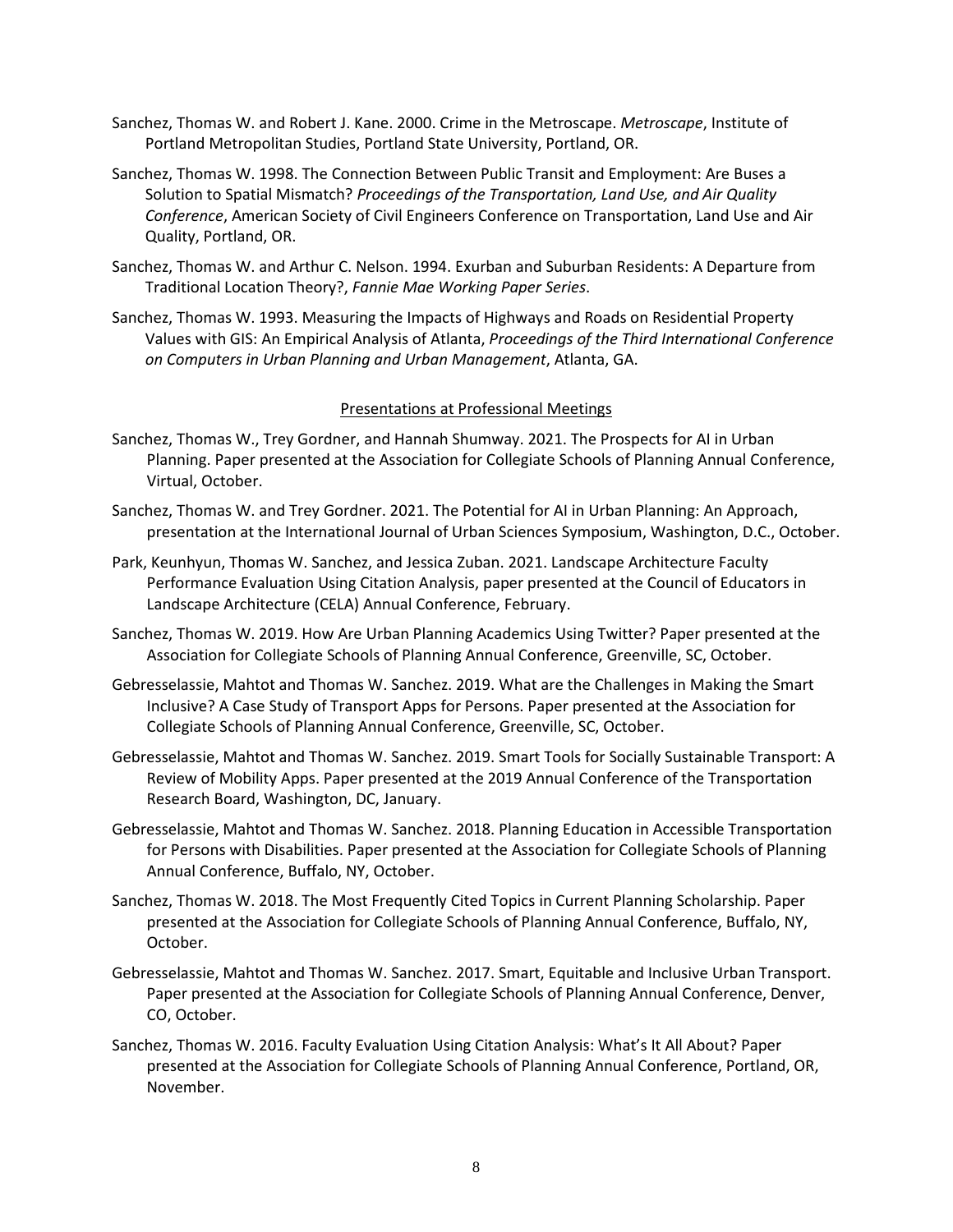- Sanchez, Thomas W. 2015. Semantic Analysis of Transportation Research Board Research Topics, presented at the Transportation Research Board, Task Force on Knowledge Management (AB010T), Washington, DC, January.
- Sanchez, Thomas W. 2015. Crowdsourcing Transport Information: Are We Getting Smarter?, Invited presentation at the Transportation Research Board Annual Meeting, Washington, DC, January.
- Sanchez, Thomas W. and Nader Afzalan. 2014. Mapping the Knowledge Domain of Planning, paper presented at the Association for Collegiate Schools of Planning Annual Conference, Philadelphia, PA, November.
- Sanchez, Thomas W. 2013. Evaluating MOOCs, invited panelist at the Association of Specialized and Professional Accreditors Fall Meeting, Baltimore, MD, September.
- Sanchez, Thomas W. 2013. Massive Open Online Courses: The Future of Planning Education? AESOP/ACSP Joint Congress, Dublin, Ireland, July.
- Sanchez, Thomas W. 2013. Academic Visibility and the Webometric Future, presentation at the World Universities Forum, University of British Columbia, Vancouver, January.
- Sanchez, Thomas W. 2012. Academic Visibility for Urban Planning, paper presented at the Association for Collegiate Schools of Planning Annual Conference, Cincinnati, OH, November.
- Sanchez, Thomas W. and Beth Offenbacker. 2011. Using Social Media to Engage Youth and Racial Minorities, presentation at the  $12<sup>th</sup>$  Community Involvement Training Conference, US Environmental Protection Agency, Arlington, VA, July.
- Sanchez, Thomas W. 2011. Social Media/Technology for Planning Program Communications and Administration, presentation at the Association of Collegiate Schools of Planning Administrators Conference, Austin, Texas, May.
- Sanchez, Thomas W. 2011. Technology in the Planning Process: Survey of Virginia Planners, presentation at the APA National Planning Conference, Boston, MA, April.
- Lang, Robert and Thomas W. Sanchez. 2010. The Metro Politics of the Intermountain West, paper presented at The Political Demography and Geography of the Intermountain West, Brookings Mountain West, Las Vegas, October.
- Sanchez, Thomas W. 2010. Salt Lake County Planning Communications and Social Network Analysis, presentation at the Utah Chapter of the American Planning Association Fall Conference, Salt Lake City, UT, September.
- Brabham, Daren and Thomas W. Sanchez. 2010. Next Stop Design: A Web-Based Public Participation Tool, presentation at the APA National Planning Conference, New Orleans, LA, April.
- Sanchez, Thomas W., Marc Brenman, Richard Marcantonio, and Thera Black. 2009. Social and Economic Impacts of Federal Economic Stimulus and Transportation Legislation Reauthorization: Identifying Research Needs, panel discussion at the TRB Joint Summer Meeting, Seattle, WA. July.
- Renne, John L. and Thomas W. Sanchez. 2009. The Challenge of Evacuating the Carless in Five Major U.S. Cities: Identifying the Key Issues Being Faced, paper presented at the 88th Annual Conference of the Transportation Research Board, Washington, DC, January.
- Sanchez, Thomas W. 2008. Dealing with New Technology: Keeping our Field in the Forefront, presentation at the Leadership Conference and New Chairs School, Bethesda, MD. October.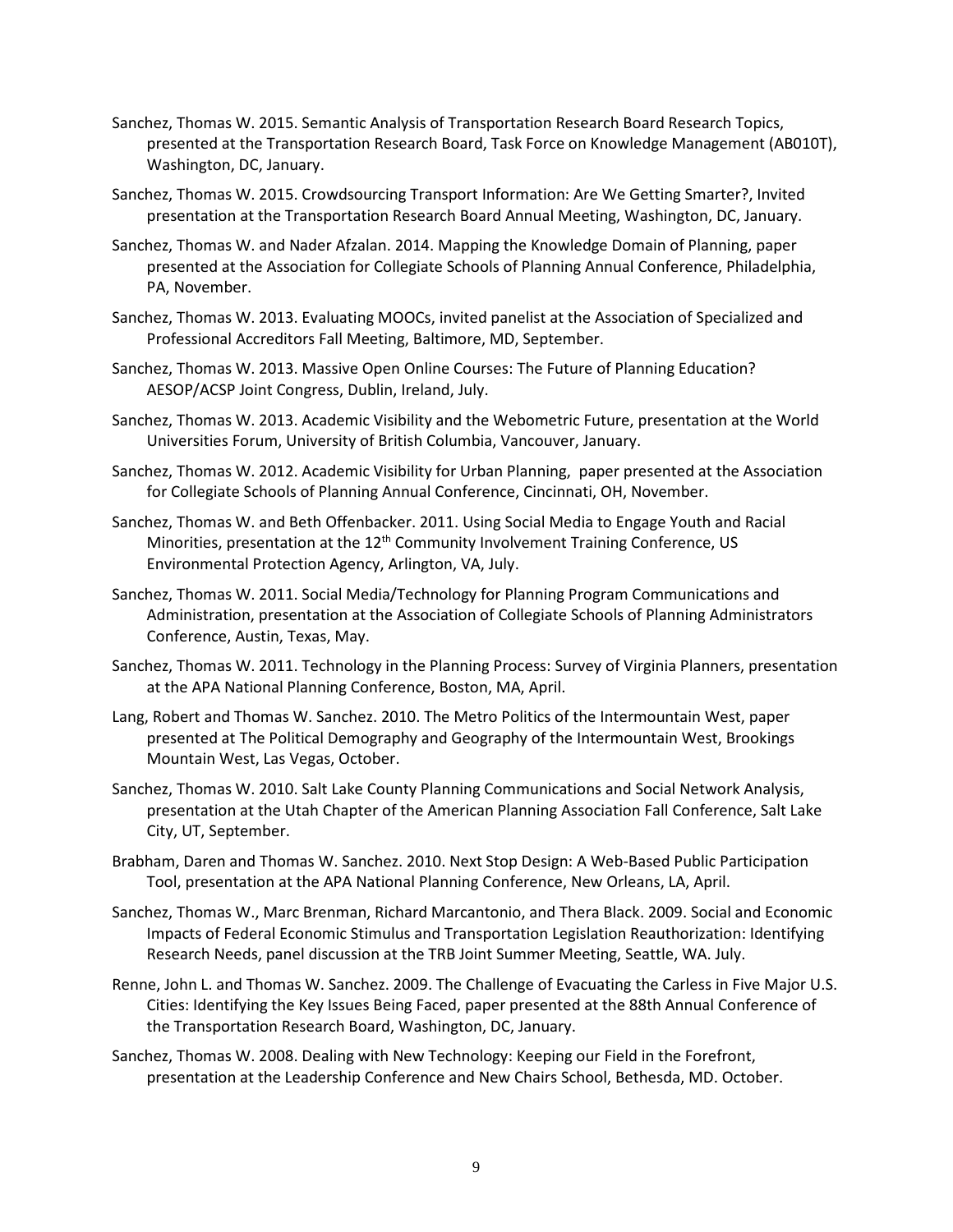- Sanchez, Thomas W. 2008. The Right to Transportation, presentation at the APA National Planning Conference, Las Vegas, NV, April.
- Offenbacher, Beth S. and Thomas W. Sanchez. 2008. Enhancing Public Participation in Regional Public Transportation Planning: Innovative Practices Survey, Knowledge Networks, and Incentives, paper presented at the 87th Annual Conference of the Transportation Research Board, Washington, DC, January.
- Sanchez, Thomas W. and Carrie Makarewicz. 2007. Current and Changing Patterns of Density in the U.S.: The Distribution and a Potential Classification, paper presented at the Association for Collegiate Schools of Planning Annual Conference, Milwaukee, WI, October.
- Lang, Robert E., Thomas W. Sanchez, and Katrin Anacker. 2007. The New Metro Politics: Interpreting Recent Presidential Elections Using a County-Based Regional Typology, paper presented at the Urban Affairs Association Annual Conference, Seattle, WA, April.
- Sanchez, Thomas W. and Marc Brenman. 2007. Transportation Equity and Environmental Justice: Lessons from Hurricane Katrina, paper presented at State of Environmental Justice in America 2007 Conference, Howard University School of Law, Washington, DC, March.
- Sanchez, Thomas W. 2007. Environmental Justice Analysis Methods for Transportation Planning, paper presented at the 68th Annual American Society for Public Administration National Conference, Washington, DC, March.
- Sanchez, Thomas W. 2007. MPOs and Evacuation Planning: A Review of Plans and Public Information from 50 Large MPOs, paper presented at the National Conference on Disaster Planning for the Carless Society, University of New Orleans, LA, February.
- Sanchez, Thomas W. 2007. Environmental Justice and Transportation Planning, paper presented at the 86th Annual Conference of the Transportation Research Board, Washington, DC, January.
- Sanchez, Thomas W. 2007. Metropolitan Planning Organizations and Environmental Justice Planning, paper presented at the 86th Annual Conference of the Transportation Research Board, Washington, DC, January.
- Sanchez, Thomas W., Carrie Makarewicz, Peter M. Haas, and Casey J. Dawkins. 2007. Transportation Costs, Inequities, and Trade-offs, poster presented at the 86th Annual Conference of the Transportation Research Board, Washington, DC, January.
- Sanchez, Thomas W., Alexandra Upton, Peter Jones, and Karen Lucas. 2007. Integrating Urban Service Delivery Research for Distributional Analyses and Transport Equity, poster presented at the 86th Annual Conference of the Transportation Research Board, Washington, DC, January.
- Renne, John L. and Thomas W. Sanchez. 2006. America's Crisis in Evacuation Planning, paper presented at the Association for Collegiate Schools of Planning Annual Conference, Ft.Worth, TX, November.
- Sanchez, Thomas W. 2006. MPOs, Social Equity, and Disaster Planning, presented at the 85th Annual Conference of the Transportation Research Board, Washington, DC, January.
- Sanchez, Thomas W. 2005. Moving to Equity: Transportation and Economic Opportunity, presented at the Conference of Minority Transportation Officials, National Meeting & Training Conference, Atlanta, GA, July.
- Sanchez, Thomas W. 2005. Patterns of MPO Representation and Board Structure in Relation to Transportation Planning and Decision-Making, presented at the Conference of Minority Transportation Officials, National Meeting & Training Conference, Atlanta, GA, July.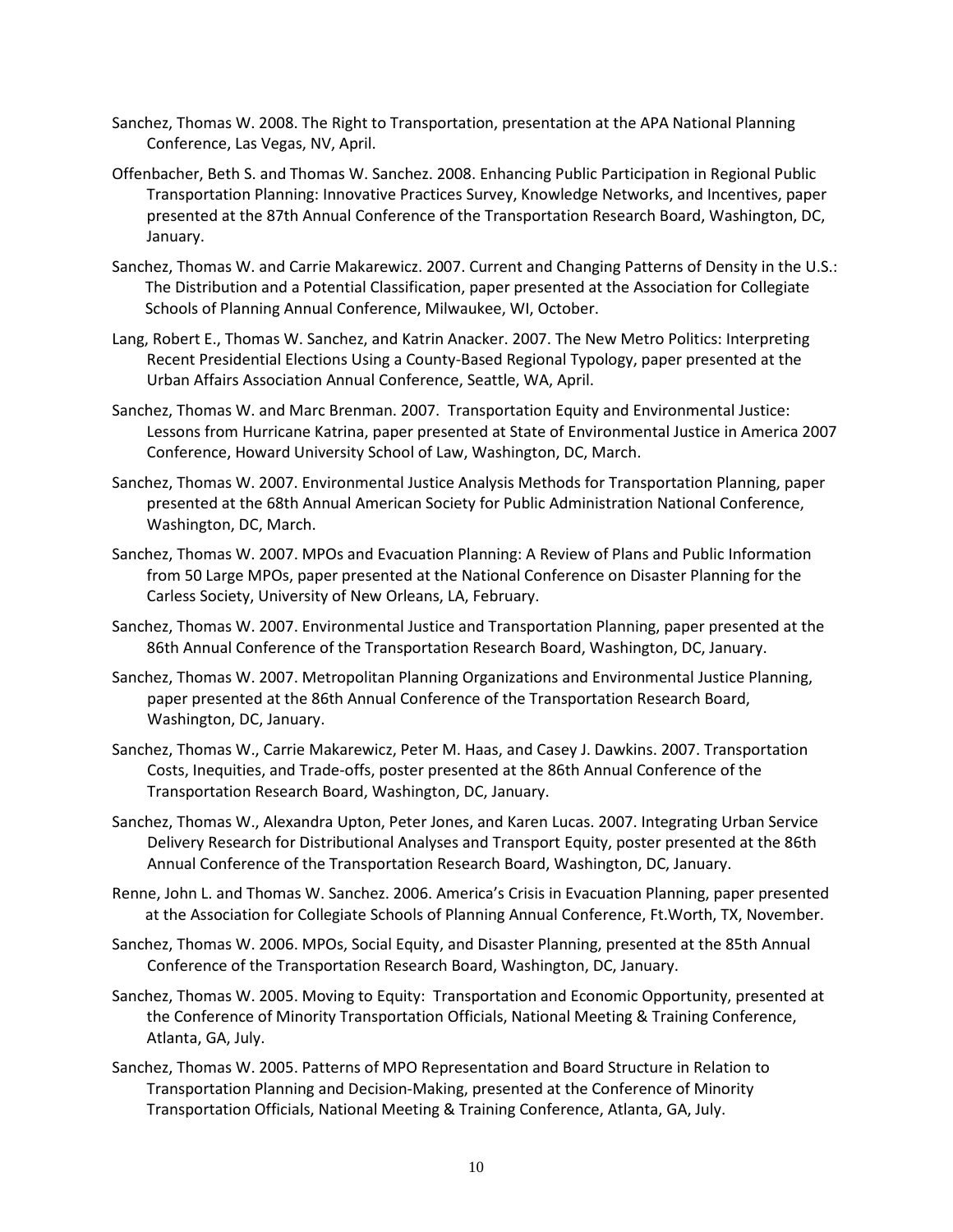- Sanchez, Thomas W. 2005. Reality Check: Regional Growth Visioning, presented at the Virginia Chapter of the American Planning Association, 2005 Annual Conference, Warrenton, VA, April.
- Sanchez, Thomas W. 2005. Poverty and Public Transportation. Presented at the APA National Planning Conference, San Francisco, CA, March.
- Sanchez, Thomas W. and James F. Wolf. 2005. Environmental Justice and Transportation Equity: A Review of Metropolitan Planning Organizations, paper presented at the 84th Annual Conference of the Transportation Research Board, Washington, DC, January.
- Sanchez, Thomas W. and James F. Wolf. 2005. Environmental Justice and Transportation Equity: A Review of Metropolitan Planning Organizations, presentation for the Civil Rights Project at Harvard roundtable *Racial Equity in Transportation: Establishing Priorities for Research and Policy*, Brookings Institution, Washington, DC, January.
- Sanchez, Thomas W., Arthur C. Nelson, and Robert E. Lang. 2004. Displacement and Gentrification: Analysis of Portland, Oregon 1990-2000, paper presented at the Association for Collegiate Schools of Planning Annual Conference, Portland, OR, October.
- Dawkins, Casey J., Thomas W. Sanchez, Qing Shen. 2004. Racial Differences in Unemployment Duration: The Roles of Location, Autos, and Neighbors, paper presented at the Association for Collegiate Schools of Planning Annual Conference, Portland, OR, October.
- Sanchez, Thomas W. 2004. Sustainable Transportation: Equity Considerations and Concerns, presentation for the Transportation Research Board/National Research Council Symposium on Sustainable Transportation, Baltimore, MD, July.
- Dawkins, Casey J., Thomas W. Sanchez, Qing Shen. 2004. Residential Segregation and the Persistence of Racial Differences in Unemployment. Presented at the City Futures Conference, Chicago, Ill., July.
- Nelson, Arthur C. and Thomas W. Sanchez. 2004. The Effectiveness of Urban Containment Regimes in Reducing Exurban Sprawl, paper presented at the Urban Affairs Association Annual Conference, Washington, DC, April.
- Nelson, Arthur C., Thomas W. Sanchez, James F. Wolf, and Mary Beth Farquhar. 2004. MPO Voting Structure and Transit Expenditures: A Preliminary Exploration, paper presented at the American Society for Public Administration National Conference, Portland, OR, March.
- Sanchez, Thomas W. and James F. Wolf. 2004. The Regional Transportation Planning Processes and How They Address Environmental Justice and Equity Issues, paper presented at the American Society for Public Administration National Conference, Portland, OR, March.
- Sanchez, Thomas W., Rich Stolz, and Jacinta S. Ma. 2004. Transportation Equity: Inequitable Effects of Transportation Policies on Minorities, paper presented at the 83rd Annual Conference of the Transportation Research Board, Washington, DC, January.
- Shen, Qing and Thomas W. Sanchez. 2004. Residential Location, Transportation, and Labor Market Outcome of Low-Income Workers: A Case Study of Welfare Recipients in Milwaukee, paper presented at the 83rd Annual Conference of the Transportation Research Board, Washington, DC, January.
- Nelson, Arthur C., Thomas W. Sanchez, James F. Wolf, and Mary Beth Farquhar. 2004. Metropolitan Planning Organization Voting Structure and Transit Investment Bias: Preliminary Analysis with Social Equity Implications, paper presented at the 83rd Annual Conference of the Transportation Research Board, Washington, DC, January.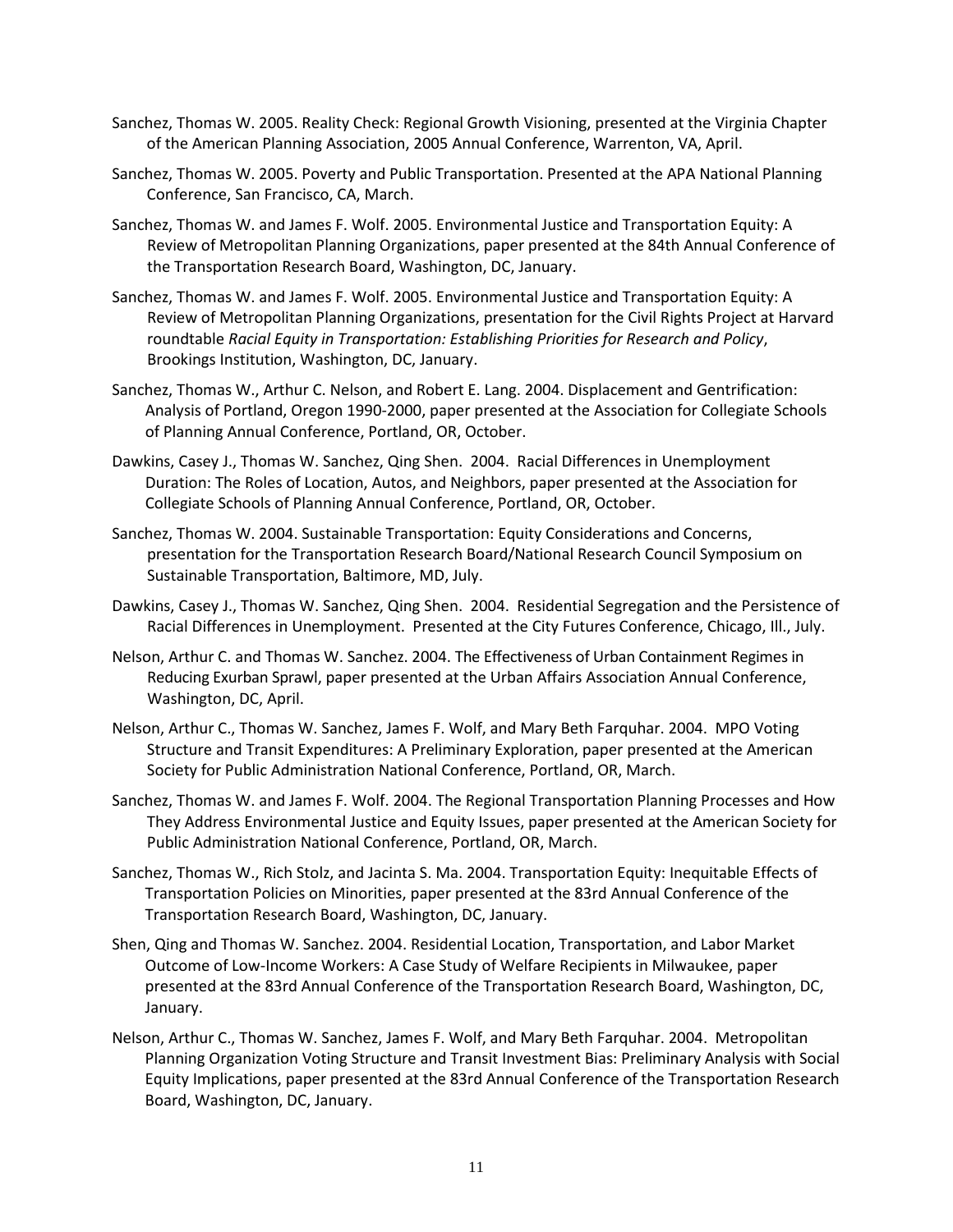- Sanchez, Thomas W. and Robert E. Lang. 2003. Security versus Status: The Two Worlds of Gated Communities, paper presented at the 2003 Joint International Congress of the Association of Collegiate Schools of Planning and the Association of European Schools of Planning, Leuven, Belgium, July.
- Shen, Qing and Thomas W. Sanchez. 2003. Residential Location, Transportation, and Labor Market Outcome of Low-Income Workers: A Case Study of Welfare Recipients in Milwaukee, USA, paper presented at the 2003 Joint International Congress of the Association of Collegiate Schools of Planning and the Association of European Schools of Planning, Leuven, Belgium, July.
- Nelson, Arthur C. and Thomas W. Sanchez. 2003. The Relationship Between Urban Containment and Inclusionary Housing Policies with Racial Segregation and Income Disparity, paper presented at the Urban Affairs Association Annual Conference, Cleveland, OH, February.
- Nelson, Arthur C. and Thomas W. Sanchez. 2002. Urban Containment and Racial Segregation, paper presented at the Association for Collegiate Schools of Planning Annual Conference, Baltimore, MD, November.
- Nelson, Arthur C. and Thomas W. Sanchez. 2002. Lassoing Exurban Sprawl, paper presented at the Association for Collegiate Schools of Planning Annual Conference, Baltimore, MD, November.
- Sanchez, Thomas W., Zhong-ren Peng, and Qing Shen. 2001. Transit Mobility, Jobs Access, and Low-Income Labor Participation in U.S. Metropolitan Areas, paper presented at the Association for Collegiate Schools of Planning Annual Conference, Cleveland, OH, November.
- Strathman, James G., Kenneth J. Dueker, and Sanchez, Thomas W. 2000. Estimating Induced Travel Demand in the 1995 NPTS, paper presented at the Association for Collegiate Schools of Planning Annual Conference, Atlanta, GA, November.
- Sanchez, Thomas W. and Kenneth J. Dueker. 2000. Land Use Impacts from Highway Capacity Increases in Oregon, paper presented at the Association for Collegiate Schools of Planning Annual Conference, Atlanta, GA, November.
- Sanchez, Thomas W. 2000. The Role of Public Transit in Moving Persons from Welfare to Work: The Case of Portland, Oregon, paper presented at the National Association for Welfare Research and Statistics, Scottsdale, AZ, July.
- Sanchez, Thomas W. 2000. Census Data for Urban Planning and Analysis, presentation at the U.S. Economic Development Administration 2000 Annual Western Regional Conference, Anchorage, AK, April.
- Sanchez, Thomas W. 1999. Income Distribution, City Size, and the Role of Public Transportation, paper presented at the Association of Collegiate Schools of Planning Conference, Chicago, IL, October.
- Sanchez, Thomas W. 1999. A Transit Access Analysis of TANF Recipients in the City of Portland, Oregon, paper presented at the 2<sup>nd</sup> National GIS in Transit Conference, Tampa, FL, May.
- Sanchez, Thomas W. and Irina V. Sharkova. 1999. An Analysis of Neighborhood Revitalization: The Role of Local Civic Organizations, paper presented at the Urban Affairs Association Annual Meeting, Louisville, KY, April.
- Sharkova, Irina V. and Thomas W. Sanchez. 1999. Does a Coffee Shop Matter? Role of Civic Places in Neighborhood Revitalization, paper presented at the Association of American Geographers Annual Meeting, Honolulu, Hawaii, March.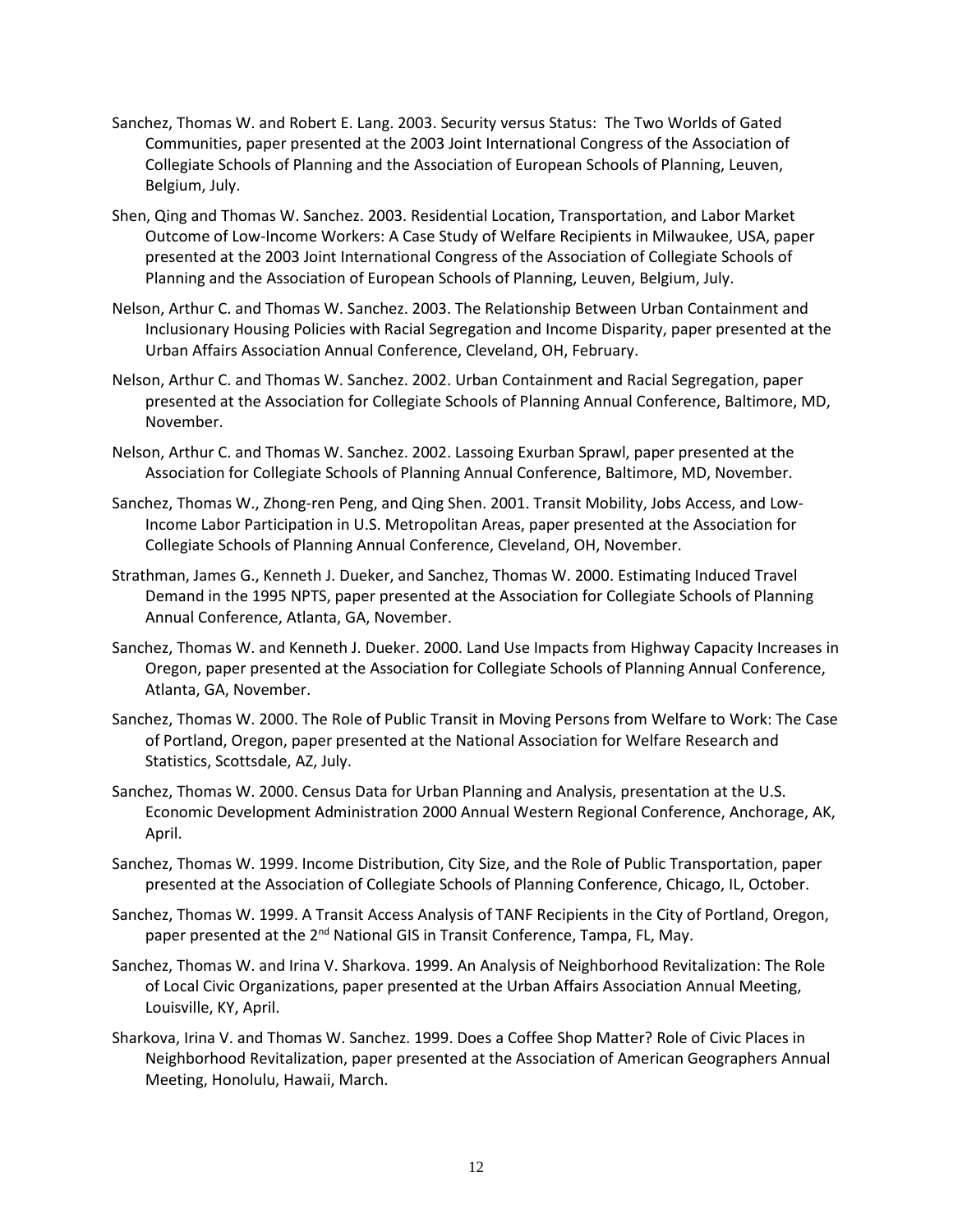- Sanchez, Thomas W. and Kenneth J. Dueker. 1999. A GIS Methodology for Assessing the Growth Impacts of Highway Improvements, presented at the 78th Annual Conference of the Transportation Research Board, Washington, DC, January.
- Spain, Daphne and Thomas W. Sanchez. 1998. Marketing Central City Residence to an Aging Baby Boom: The Transportation Angle, paper presented at the Association of Collegiate Schools of Planning Conference, Pasadena, CA, November.
- Sanchez, Thomas W. 1998. The Connection between Public Transit and Employment, paper presented at the Association of Collegiate Schools of Planning Conference, Pasadena, CA, November.
- Plazak, David, Thomas W. Sanchez, and Kenneth Stone. 1998. The Impact of Access Management on Business Vitality, paper presented at The Third National Access Management Conference, Fort Lauderdale, FL, October.
- Plazak, David, Thomas W. Sanchez, and Kenneth Stone. 1998. Use of Secondary Data Sources to Determine the Business Vitality Impacts of Access Management Projects in Iowa, paper presented at the Crossroads 2000 Transportation Conference, Iowa State University, Ames, IA, August.
- Sanchez, Thomas W. 1998. The Connection Between Public Transit and Employment: Are Buses a Solution to Spatial Mismatch?, paper presented at the American Society of Civil Engineers Conference on Transportation, Land Use and Air Quality, Portland, OR, May.
- Sanchez, Thomas W. 1997. Going Against the Grain: Who is Moving Back to the City?, paper presented at the Association of Collegiate Schools of Planning Conference, Fort Lauderdale, FL, November.
- Mahayni, Riad G., Thomas W. Sanchez, and Eric D. Kelly. 1997. Teaching Planning Methods through Modules, paper presented at the Association of Collegiate Schools of Planning Conference, Fort Lauderdale, FL, November.
- Souleyrette, Reginald and Thomas W. Sanchez. 1997. Sustainable Transportation Development: Buzzword or New Approach?, paper presented at the American Society for Civil Engineers Fall Conference, Minneapolis, MN, October.
- Borich, Timothy O., Thomas W. Sanchez, and Riad G. Mahayni. 1997. Service Sharing Among Public Entities, paper presented at the Iowa Department of Economic Development Conference on Targeted Strategies for Effective Government, Ames, IA, April.
- Sanchez, Thomas W. 1997. Equity Analysis of a Capital Improvement Plan: The Case of the Des Moines Metropolitan Region, paper presented at the Urban Affairs Association Annual Meeting, Toronto, Canada, April.
- Sanchez, Thomas W. 1996. The Legal Aspects of Equitable Public Service Delivery, paper presented at the 1996 Joint International Congress of the Association of Collegiate Schools of Planning and the Association of European Schools of Planning, Toronto, Canada, July.
- Sanchez, Thomas W. 1996. The Geography of Urban Transportation Benefits and Residential Property Tax Equity: A Case Study of the Atlanta Urbanized Area, paper presented at the Urban Affairs Association Annual Meeting, New York, NY, March.
- Borich, Timothy O., Thomas W. Sanchez, and Riad G. Mahayni. 1996. Sharing of Governmental Services in Small Towns, paper presented at the Urban Affairs Association Annual Meeting, New York, NY, March.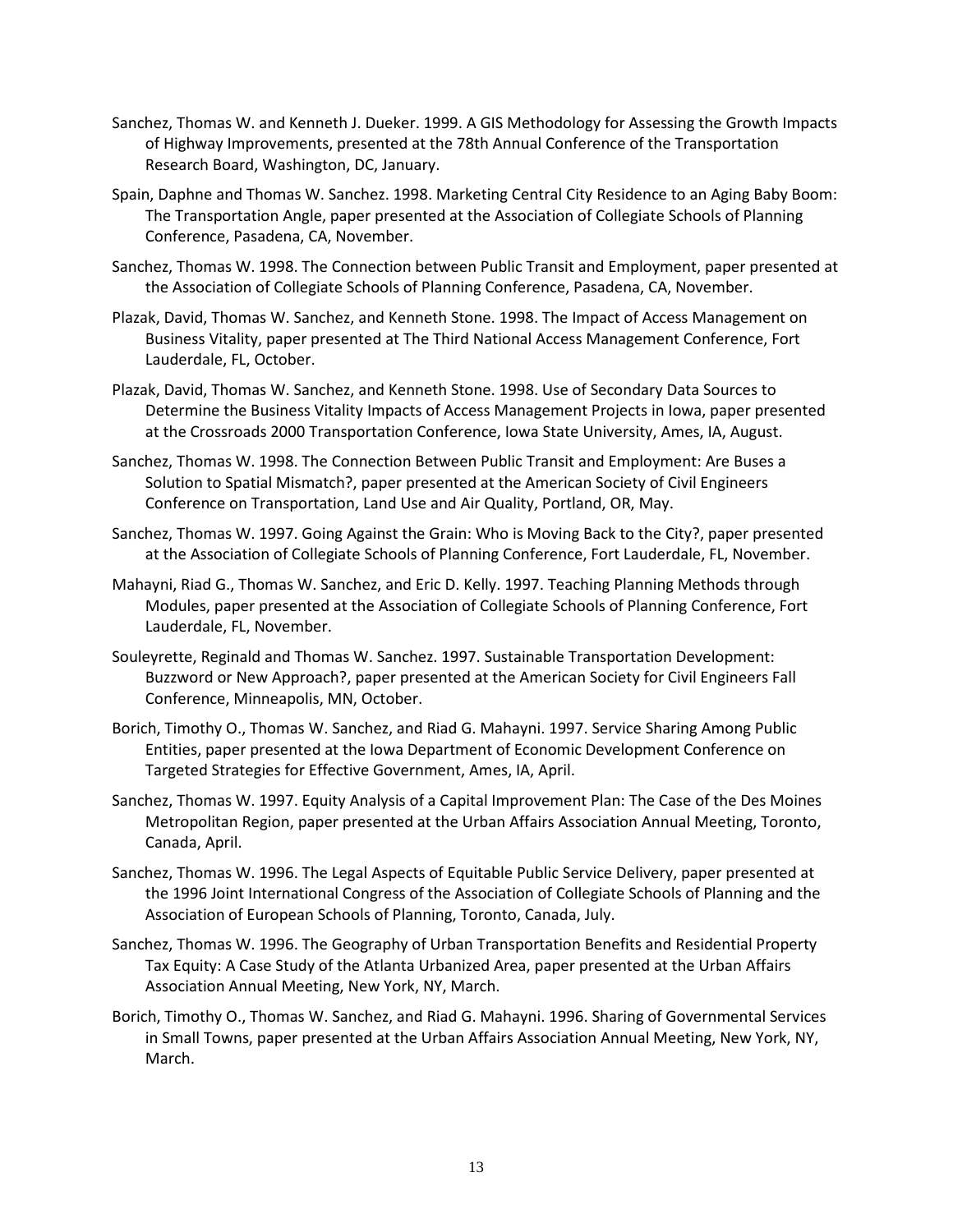- Sanchez, Thomas W. 1995. Equity Implications of Personal Transportation System Benefit Distributions, paper presented at the Association of Collegiate Schools of Planning Conference, Detroit, MI, October.
- Nelson, Arthur C. and Thomas W. Sanchez. 1995. Regional Propensity to Use MARTA Transit, paper presented at the Association of Collegiate Schools of Planning Conference, Detroit, MI, October.
- Sanchez, Thomas W. and Arthur C. Nelson. 1995. Determinant Analysis of Exurban Residential Location Behavior with Public Policy Implications, paper presented at the Association of Collegiate Schools of Planning Conference, Detroit, MI, October.
- Sanchez, Thomas W. and Arthur C. Nelson. 1994. Do Exurbanites Represent a Fundamental Departure from Traditional Location Theory?, paper presented at the Association of Collegiate Schools of Planning Conference, Phoenix, AZ, November.
- Nelson, Arthur C. and Thomas W. Sanchez. 1994. Are Exurbanites Really Suburbanites?, paper presented at the 1994 Mid-Year Meeting of AREUEA at the National Association of Home Builders, Washington, DC, June.
- Nelson, Arthur C. and Thomas W. Sanchez. 1994. Socioeconomic Considerations of Road Impact Fees, paper presented at the Annual Transportation Research Board meeting, Washington, DC, January.
- Sanchez, Thomas W. 1993. Measuring the Impacts of Highways and Roads on Residential Property Values with GIS: An Empirical Analysis of Atlanta, paper presented at the Third International Conference on Computers in Urban Planning and Urban Management, Atlanta, GA. July.

### Other Presentations and Conference Panels

- Sanchez, Thomas W. 2021. (co-organizer) AI in Planning Roundtable. Association of Collegiate Schools of Planning Annual Conference, Virtual, October.
- Sanchez, Thomas W. 2021 (invited panelist) APA Technology & Your Career, American Planning Association, June.
- Sanchez, Thomas W. 2021 (organizer and moderator) Intersection on Smart Cities with Housing and Community Development, *Housing Policy Debate* Virtual Symposium, February.
- Sanchez, Thomas W. 2019. (organizer and moderator) Recruiting Diverse Students to Urban Planning Programs. Association of Collegiate Schools of Planning, Committee on Diversity Panel, Greenville, SC. October.
- Sanchez, Thomas W. 2019. (invited panelist) Citizen Privacy in the Hyperconnected Smart City. The Commonwealth Conference on National Defense and Intelligence, Charlottesville, VA. June.
- Sanchez, Thomas W. 2018. (invited presentation) Smart Cities, Transport, and Social Equity. The Korea Transport Institute, Sejong City, South Korea. May.
- Sanchez, Thomas W. 2018. (invited presentation) What Does a "Smart" Megacity Look Like? Regional Science Association, The World Bank, Washington, DC. April.
- Sanchez, Thomas W. 2018. (invited keynote) Smart Cities, Transport, and Equity. Savannah State University Annual Urban Planning Conference, Savannah, GA. March.
- Sanchez, Thomas W. 2018. (invited lecture) Transport in Smart Cities: The Route to Equity?, Baumer Lecture Series, Ohio State University, Columbus, OH. February.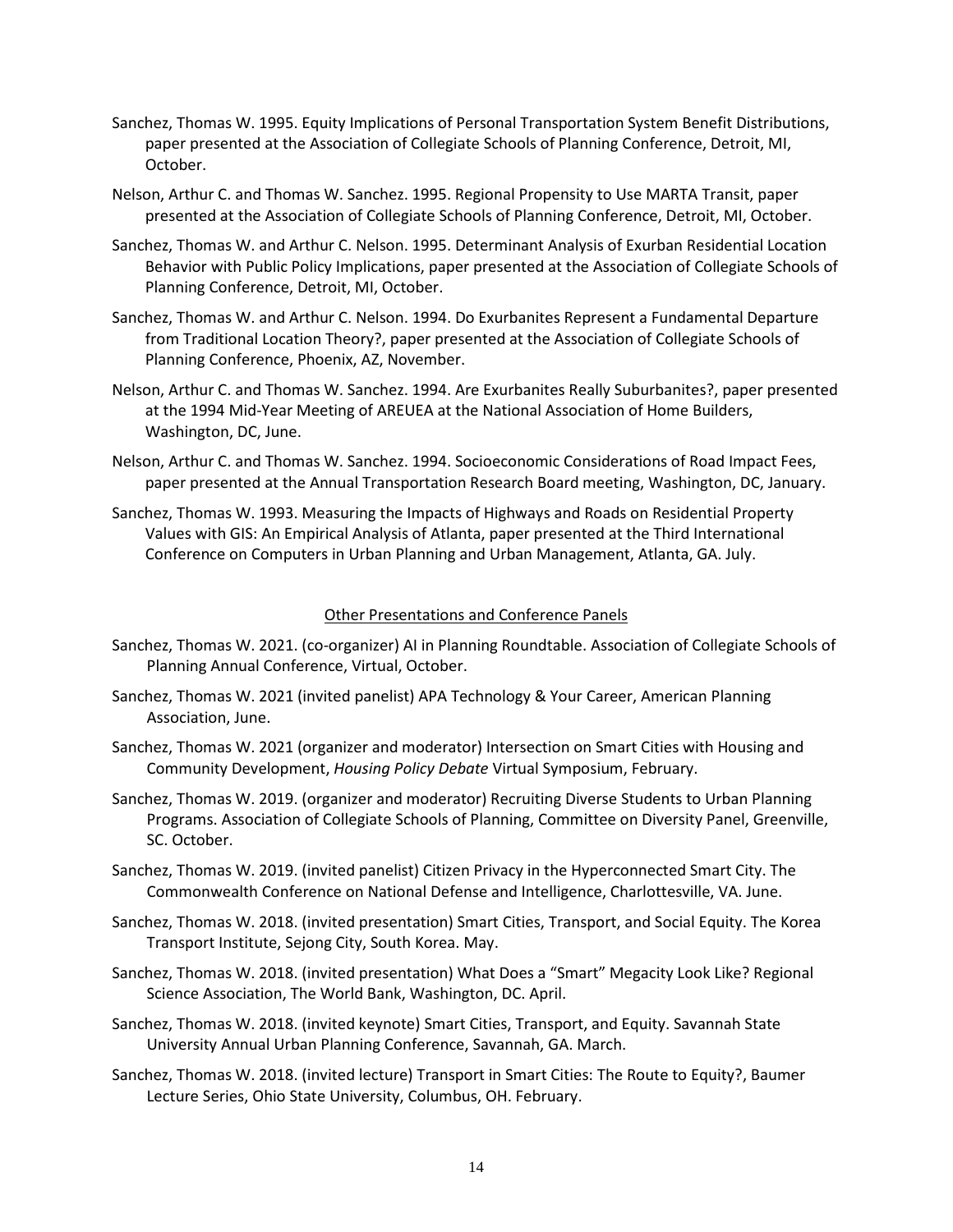- Sanchez, Thomas W. 2017. Smart City Technology for Critical Infrastructure: A Challenge for Visioning and Planning. Paper presented at the Beijing Forum, Beijing, China. November.
- Sanchez, Thomas W. 2016. (moderator) Roundtable Lessons from *Housing Policy Debate*'s Special Issue on Location Affordability, Association for Collegiate Schools of Planning Annual Conference, Portland, OR.
- Sanchez, Thomas W. 2016. (invited panelist) POCIG and the ACSP Committee on Diversity Joint Roundtable: Moving Faculty of Color through the Pipeline from Associate to Full, Association for Collegiate Schools of Planning Annual Conference, Portland, OR. October.
- Sanchez, Thomas W. 2016. (invited presentation) Metropolitan Governance: The Metropolitan Planning Organization Model (invited speaker), Inter-American Development Bank, Washington, DC, November.
- Sanchez, Thomas W. 2013. On the Street: Transportation and Affordable Housing (invited keynote address), Housing Land Advocates Annual Conference, Portland, OR, October.
- Sanchez, Thomas W. 2013. The Politics of Land Use and Environmental Justice (two invited lectures), Aalto University Summer School on Transportation, Helsinki, Finland, August.
- Sanchez, Thomas W. 2012. (Invited panelist), Advancing Social and Economic Equity through the Surface Transportation Authorization, PolicyLink and Transportation for America, Washington, DC, October.
- Sanchez, Thomas W. 2012. My City: Being Here, There, and Everywhere with Technology (invited speaker), CityWorks (X)po, Roanoke, VA, October.
- Sanchez, Thomas W. 2012. Equity Considerations: Complete Streets for Whom? (Invited panelist), Complete Streets for California 2012, UCLA Luskin School of Public Affairs, Los Angeles, CA, March.
- Sanchez, Thomas W. 2011. City in Literature, panel moderator at the APA National Planning Conference, Boston, MA, April.
- Sanchez, Thomas W. 2010. Focusing on EJ Process: Representation, Participation, and Decision Making, (Invited speaker), Deep South Center for Environmental Justice, Public Policy Task Force, Research Roundtable, New Orleans, LA, April.
- Sanchez, Thomas W. 2010. A Multimodal Approach to Evacuating Carless and Vulnerable Populations (Panel moderator), National Evacuation Conference, New Orleans, LA, February.
- Sanchez, Thomas W. 2009. Student Research in Urban Planning, (Panel moderator), Utah Chapter of the American Planning Association, Ogden, UT, October.
- Sanchez, Thomas W. 2009. Equity in Regional Transportation, (Invited presentation), Portland Metro Transportation Speaker Series, Portland, OR. January.
- Sanchez, Thomas W. 2009. Getting Around the Transportation Barrier, (Invited presentation), Passing the Torch: The Past, Present, and Future of Interdistrict School Desegregation, National Summit on Interdistrict School Desegregation, Harvard Law School, Cambridge, MA, January.
- Sanchez, Thomas W. 2007. Challenges and Strategies in the Transportation Planning in the Washington Capital Region, (Invited presentation), *Transportation Planning and Policy: An Exchange of Swiss and U.S. Expertise*. Convened by Urs Ziswiler, Swiss Ambassador to the United States, Swiss Embassy, Washington D.C.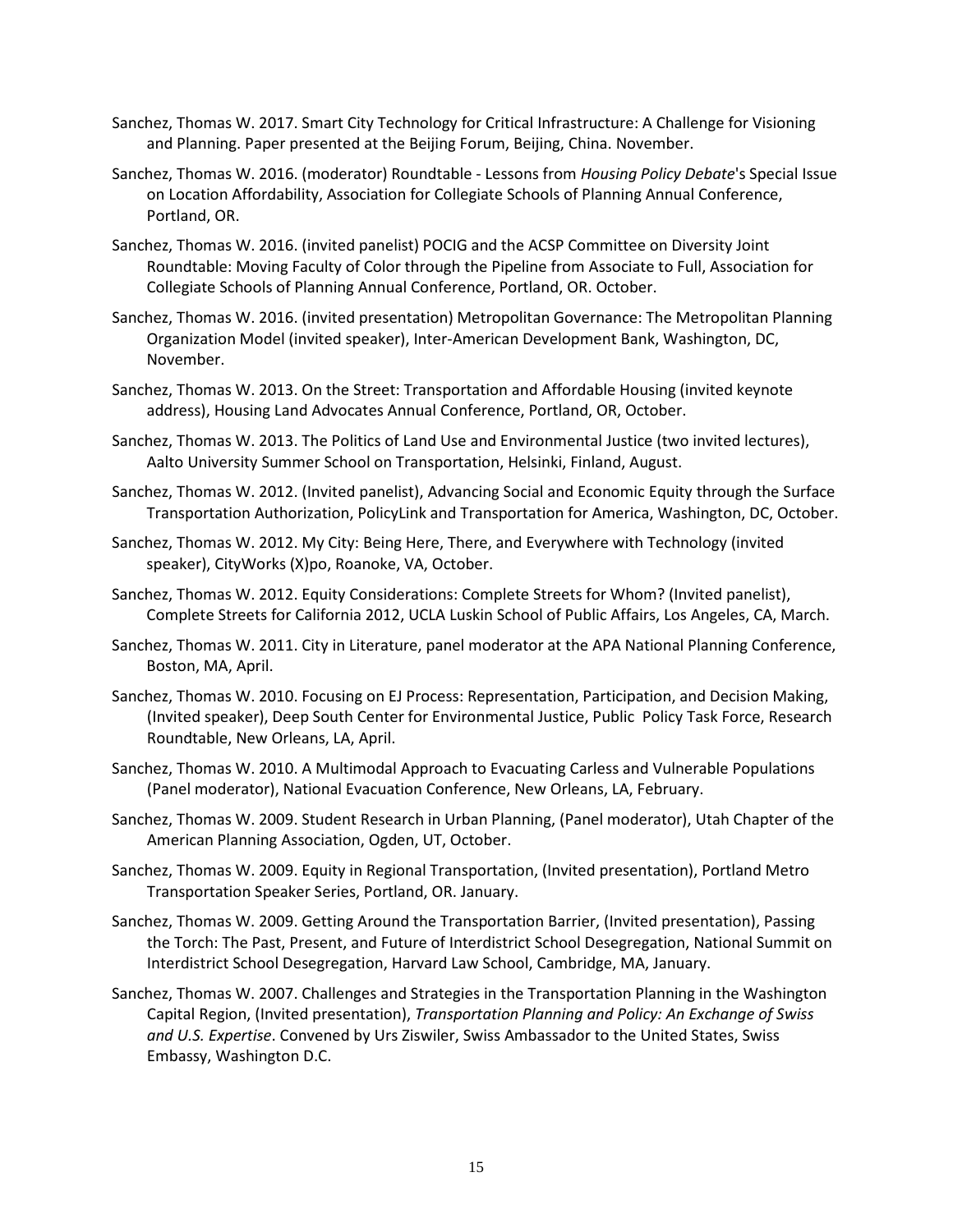- Sanchez, Thomas W. 2005. Understanding the Transportation Equity Act: A Legacy for Users (SAFETEA-LU) and its Legacy for Disadvantaged Business Enterprises and Minority Communities. (Invited panelist), Congressional Black Caucus – Transportation Braintrust, Washington, DC, September.
- Sanchez, Thomas W. and Robert H. Mandle. 2005. Growth and Change Florida Style: 1970 to 2000, paper presented at the Critical Issues Symposium: Evaluating Growth Management in Florida, Florida State University, Tallahassee, FL, January.
- Sanchez, Thomas W. 2004. Land Use and Transportation: Putting the Critical Pieces Together (Invited panelist), Northern Virginia Economic Development Coalition, Northern Virginia – Summit on Economic Development, Fairfax, VA, October.
- Sanchez, Thomas W. 2004. Transportation Equity (Invited panelist), Conference of Minority Transportation Officials and the American Public Transportation Association, Policy Forum on Minorities and Transportation, Dirksen U.S. Senate Office Building, Washington, DC, February.
- Sanchez, Thomas W. 2003. Transportation and Planning Career Opportunities for Racial Minorities (Invited panelist), Congressional Black Caucus – Transportation Braintrust, Washington, DC, September.
- Sanchez, Thomas W. 2003. Moving to Equity: Addressing Inequitable Effects of Transportation Policies on Minorities (Legislative briefing), sponsored by the Congressional Hispanic Caucus, the Congressional Black Caucus, the Civil Rights Project at Harvard University, Center for Community Change. U.S. Capital, Washington, DC, June.
- Sanchez, Thomas W. 2002. Youth, Age, and Disability in Transportation (Discussant), the Association for Collegiate Schools of Planning Annual Conference, Baltimore, MD, November.
- Sanchez, Thomas W. 2002. GIS Education, (Panel moderator), Oregon URISA, GIS in Action Conference, Portland, OR, April.
- Sanchez, Thomas W. 2001. Transportation and the Poor (Roundtable Panelist), Association for Collegiate Schools of Planning Annual Conference, Cleveland, OH, November.
- Sanchez, Thomas W. 2001. Using GIS for Program Planning and Evaluation, Oregon Program Evaluator's Network, Portland, OR, April.
- Sanchez, Thomas W. 2000. Introduction to GIS and Data Analysis, Portland State University, Executive Leadership Institute, Command College (Law Enforcement Professionals), November.
- Sanchez, Thomas W. 2000. Commuting Behavior (Discussant), the Association for Collegiate Schools of Planning Annual Conference, Atlanta, GA, November.
- Sanchez, Thomas W. 2000. Urban Sprawl and Transportation (Moderator), the Association for Collegiate Schools of Planning Annual Conference, Atlanta, GA, November.
- Sanchez, Thomas W. 2000. Introduction to GIS, Oregon Chapter of the American Planning Association, Professional Development Committee, Portland, OR, August.
- Sanchez, Thomas W. 2000. Housing Price Effects and Landowner Behavior: Implications of Urban Containment, invited panel member at the Lincoln Land Institute symposium, Boston, MA, February.
- Sanchez, Thomas W. 1999. The Transit Station Environment (Discussant), the Association for Collegiate Schools of Planning Annual Conference, Chicago, IL, November.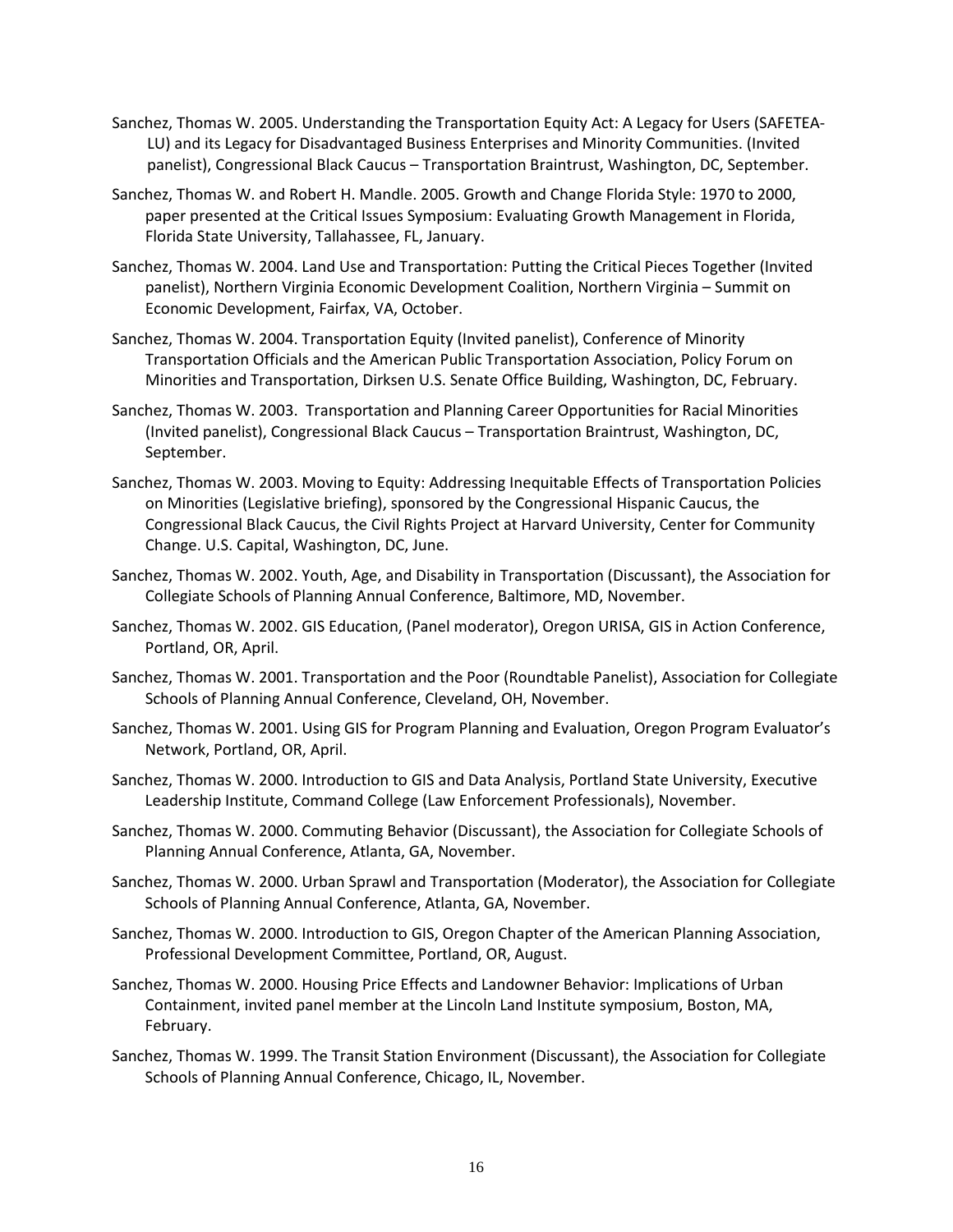- Sanchez, Thomas W. 1999. Teaching GIS Implementation, invited panel member at the Northwest ESRI Users Group Conference, Sun River, OR, September.
- Sanchez, Thomas W. 1999. Impacts of Transportation Improvements on Land Use, Oregon Planning Institute, Eugene, OR, August.
- Sanchez, Thomas W. 1999. Title VI: Environmental Justice, invited panel member at the FHWA Northwest Civil Rights Conference, Portland, OR, May.
- Sanchez, Thomas W. 1999. The Future of GIS Education, invited panel member at the ASPRS Annual Conference, Portland, OR, May.
- Sanchez, Thomas W. 1998. Trends in GIS Education, presentation at the Oregon URISA, GIS in Action Conference, Portland, OR, April.
- Sanchez, Thomas W. 1997. Introduction to GIS, State of Iowa Extension Professionals, Ames, IA.
- Sanchez, Thomas W. 1997. Introduction to GIS, Iowa American Planning Association, Ames, IA.
- Sanchez, Thomas W. 1997. Urban Sprawl and Growth Management, invited panelist, Iowa League of Cities, Davenport, IA.
- Sanchez, Thomas W. 1996. An Introduction to Desktop Mapping and GIS, presentation at the 1996 Iowa Chapter Conference of the American Society of Landscape Architects, Iowa State University, Ames, IA, September.
- Sanchez, Thomas W. 1994. Location Analysis and Urban Growth Patterns, invited lecture, Department of Geography, Georgia State University, Atlanta, GA, June.
- Sanchez, Thomas W. 1993. Introduction to GIS, DeKalb County Board of Health, Decatur, GA.

#### Honors, Grants, and Fellowships

- Principal Investigator, 2021-2022, The Prospects for Artificial Intelligence in Urban Planning, National Science Foundation, \$150,000.
- Principal Investigator, 2021-2022, The Prospects for Artificial Intelligence in Urban Planning, Institute for Society, Culture and Environment (ISCE): Scholars Program, Virginia Tech, \$30,000.
- Co-Principal Investigator, 2018-2020, Fairfax County Moving to Work (MTW) Evaluation, Fairfax County, VA, \$100,257.
- Co-Principal Investigator, 2015-2016, Addressing the Impact of Housing Affordability for Virginia's Economy, Commonwealth of Virginia, Office of Governor Terence R. McAuliffe, \$615,000 (Virginia Center for Housing Research – PI).
- Co-Investigator, 2009-2011, Practical Approaches for Involving Traditionally Underserved Populations in Transportation Decision-making, NCHRP Project 08-72, \$396,000 (The Louis Berger Group, Inc. – PI).
- Co-Principal Investigator, 2008-2012, Matrix, Models, Census: Geographic Information, Maps, Salt Lake County Planning and Development Services, \$100,000.
- Principal Investigator, 2008-2012, Best Practices Research Papers, Regulations and Policies, Salt Lake County Planning and Development Services, \$100,000.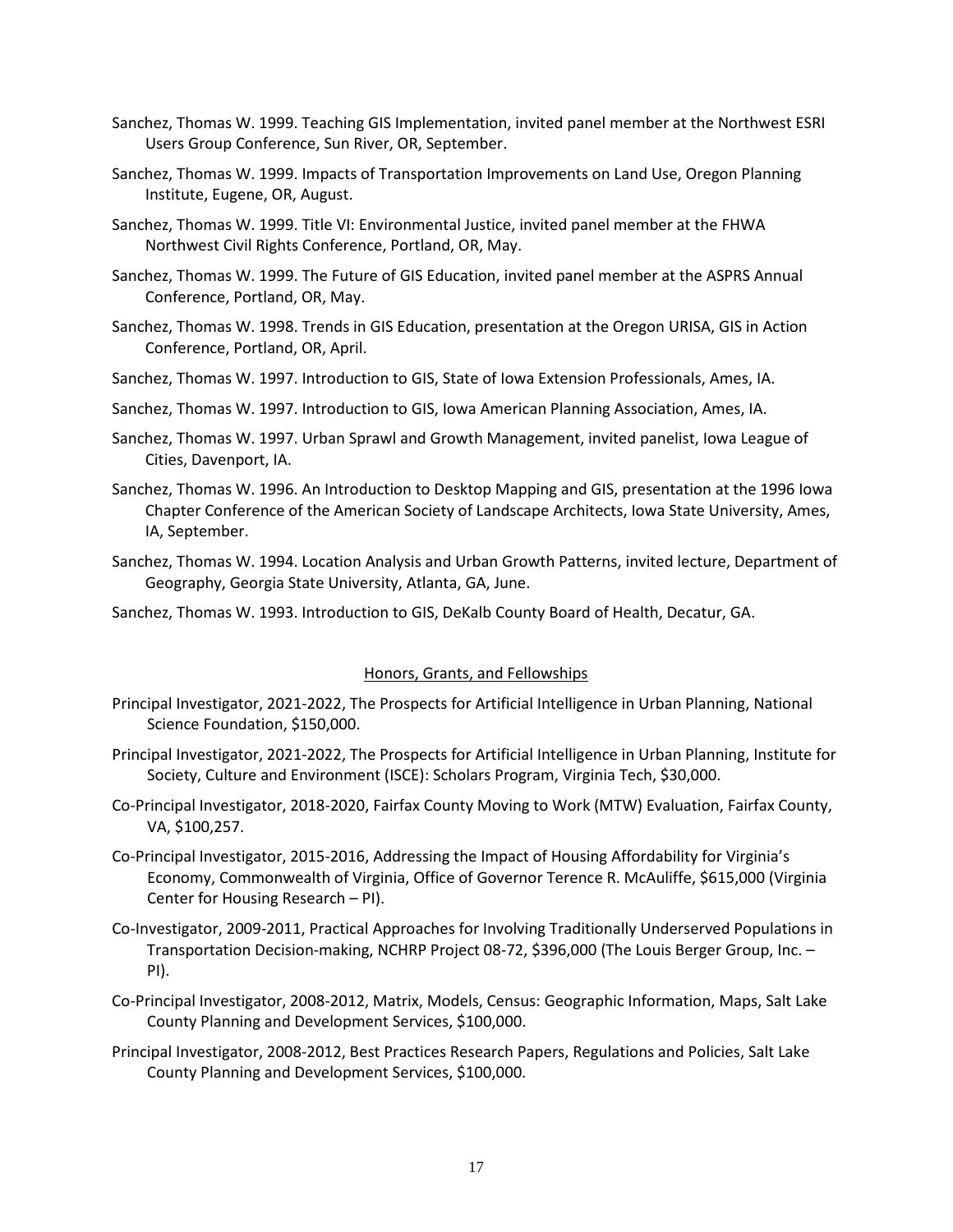- Principal Investigator, 2008-2009, Crowdsourcing Public Participation in Transit Planning, Federal Transit Administration, \$115,000.
- Principal Investigator, 2007-2008, Enhancing Public Participation in Regional Public Transportation Planning: Innovative Practices Survey, Knowledge Networks, and Incentives Model, Federal Transit Administration, \$149,873.
- Co-Principal Investigator, 2007-2010, National Study on Car-Less and Special Needs Evacuation Planning, Federal Transit Administration, \$415,000 (John L. Renne, University of New Orleans – Co-PI).
- Co-Investigator, 2007-2010, Environmental Justice Toolkit, Federal Transit Administration, \$386,093 (Glenn Robinson, Morgan State University – PI).
- Principal Investigator, 2005-2006, Housing and Transportation: An Affordability Tradeoff for Working Families and Their Communities? Center for Neighborhood Technology/Center for Housing Policy, \$24,512.
- Co-Principal Investigator, 2004-2005, The New Submarkets: Mapping Office Space in Edgeless Cities, National Association of Realtors, \$25,000 (Robert E. Lang – PI).
- Co-Principal Investigator, 2004-2005, The Effect of Urban Containment on Neighborhood and Housing Quality, Fannie Mae Foundation, \$25,000 (Arthur C. Nelson—PI).
- Principal Investigator, 2004-2009, Journal of the American Planning Association Review Editor, \$100,000.
- Principal Investigator, 2004-2005, Effects of MPO Representation on Transportation Spending And Project Selection, Brookings Institution, \$7,500.
- Principal Investigator, 2004-2005, Reality Check on Growth Regional Growth Visioning, Urban Land Institute, \$30,000.
- Principal Investigator, 2004, Neighborhood Watch National Database, National Sherriff's Association, \$10,000.
- Research Associate, 2002-2003, Urban Containment Programs and the Vulnerability of Infrastructure to Hazards: Are Cities Being Engineered to be Safe as Well as Smart? National Science Foundation, \$149,995 (Raymond J. Burby – PI).
- Co-Principal Investigator, 2001, Social Determinants of Leukemia Incidence in Oregon, College of Urban and Public Affairs, Portland State University, Faculty Research Award, \$14,000.
- Principal Investigator, 2000-2002, Transit Mobility, Jobs Access, and Low-Income Labor Participation in U.S. Metropolitan Areas, National Science Foundation, \$149,000.
- Principal Investigator, 2000-2002, Rural Public Transportation: Using Geographic Information Systems to Guide Service Planning**,** Transportation Northwest and Oregon Department of Transportation, \$92,705.
- Principal Investigator, 2000, Canby Community Transportation Needs Survey, City of Canby, OR, \$6,000.
- Co-Principal Investigator, 1999-2000, Estimating Induced Travel Demand in the 1995 NPTS, U.S. Environmental Protection Agency, \$85,000 (James Strathman – PI).
- Principal Investigator, 1998-2000, Highway Improvement Land Use and Growth Impacts, Oregon Department of Transportation, \$168,000.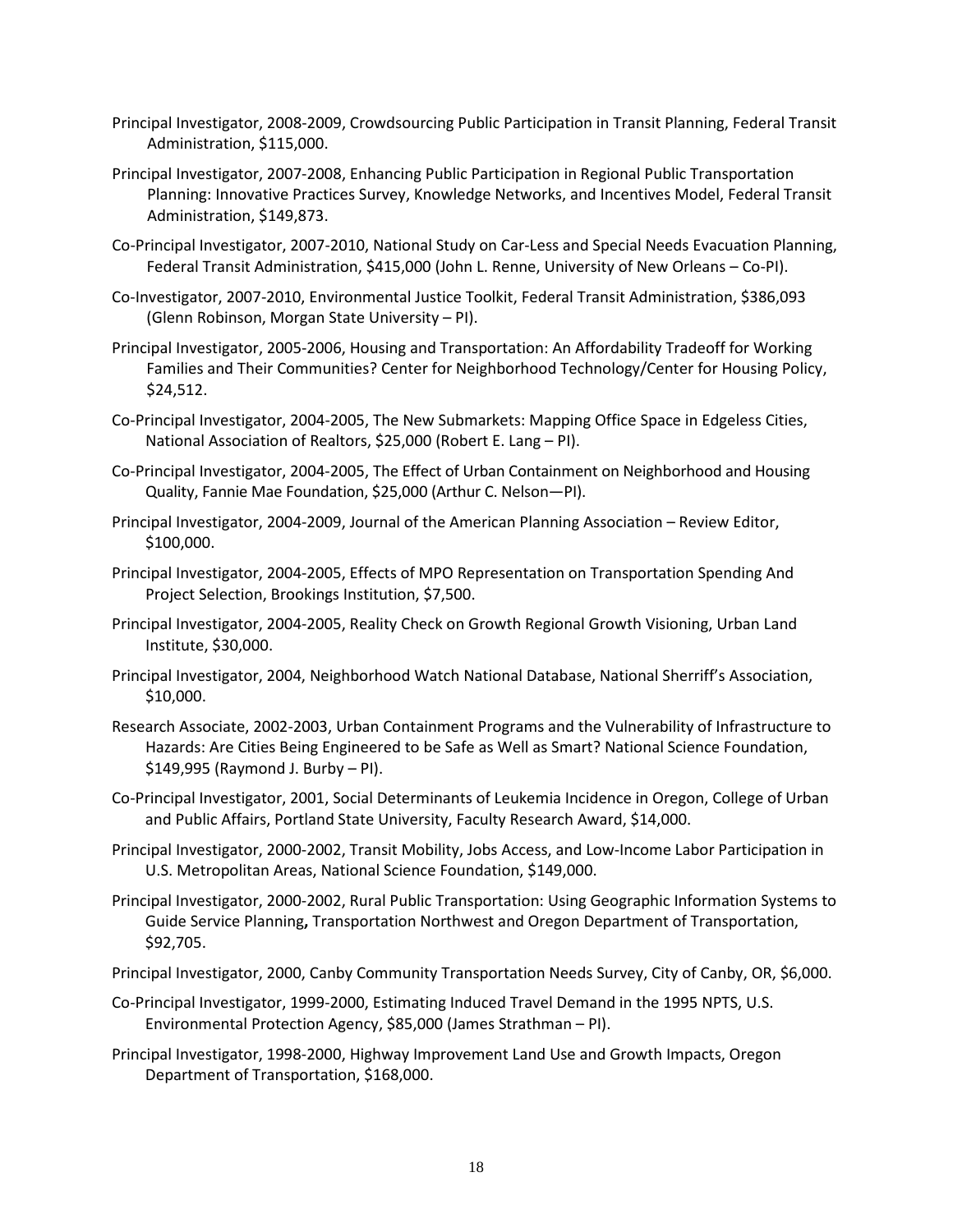- Co-Principal Investigator, 1998-1999, An Analysis of Neighborhood Revitalization: The Role of Local Civic Organizations, Faculty Enhancement Grant Program, Portland State University, \$3,600.
- Research Associate, 1998-1999, Automated Bus Dispatching, Operations Control, and Transit Service Reliability, TransNow, \$35,000 (James Strathman – PI).
- Research Associate, 1996-1997, Access Management Awareness Program, Iowa Department of Transportation, Engineering Division, \$250,000 (Thomas Maze – PI).
- Research Associate, 1997, Multimodal Investment Analysis Methodology, Iowa Department of Transportation, \$89,398.
- Co-Principal Investigator, 1996-1997, Alternative Approaches to Providing Passenger Transportation in Low Density Cities: The Case of Council Bluffs, Iowa, City of Council Bluffs and the Iowa Department of Transportation, \$50,000.
- Principal Investigator, 1996, Monitoring Aircraft Activity at Un-towered Airports, Iowa Department of Transportation, \$20,000.
- Principal Researcher, 1995-1996. Sustainable Projects Database Design Evaluation, National Parks Service, \$35,000.
- Principal Investigator, 1995. Special Research Initiation Grants Competition, Iowa State University, Office of the Vice President for Research, \$6,000.
- Principal Investigator, 1994-1996, Equity Implications and Impacts of Personal Transportation Benefits on Urban Form, Doctoral Dissertation Grant Program, U.S. Department of Housing and Urban Development, Office of Policy Development and Research, \$15,000.
- Research Associate, 1994-1995, MARTA Impact Study, Atlanta Regional Commission, \$50,000.
- Research Associate, 1993-1994, Housing and Development Policy Implications of Exurbanization, Fannie Mae Foundation, \$75,000.
- Research Assistant, 1993. Techwood Park Geographic Information System and Land Use Analysis, Techwood Park, Inc., Atlanta, GA, \$10,000.
- Research Assistant, 1992-1993, Geographic Information System for Economic Development Planning, Georgia Power Company, Atlanta GA, \$20,000.
- *Journal of the American Planning Association*, 2000 Best Article Award.
- Dissertation Excellence Award, 1996, Georgia Institute of Technology, College of Architecture.

Outstanding Research Assistant Award, 1994, Georgia Institute of Technology, College of Architecture.

Distinguished Service Award, 1994, Georgia Institute of Technology, City Planning Department.

## Other Research: Professional Reports

- Brabham, D., Sanchez, T., and Bartholomew, K. 2011. *Crowdsourcing Public Participation in Transit Planning*. Washington, DC: Federal Transit Administration.
- Coelus, P. J., Khademian, A. M., Kikuchi, S., Offenbacker, B. S., & Sanchez, T. 2009. *Enhancing Public Participation in Regional Public Transportation Planning*. Washington, DC: U.S. Federal Transit Administration.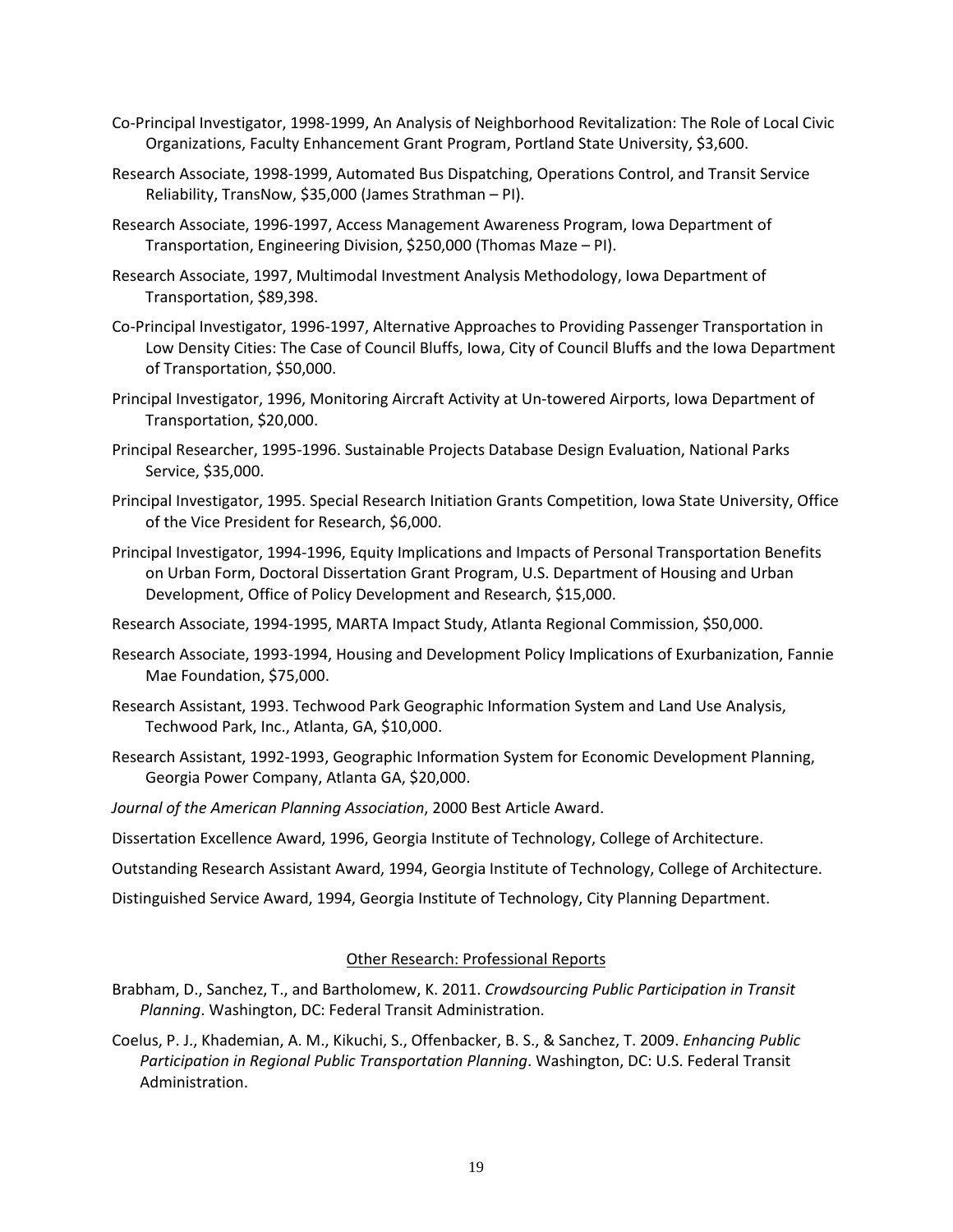- Nelson, Arthur C. Nelson, Reid Ewing, Pamela Perlich, Thomas W. Sanchez, and Keith Bartholomew 2009. *The Best Stimulus for the Money: Briefing Papers on the Economics of Transportation Spending*, Metropolitan Research Center at the University of Utah for Smart Growth America; at http://stimulus.smartgrowthamerica.org/wp-content/uploads/2009/04/thebeststimulus.pdf.
- Sanchez, Thomas W. and Lisa Schweitzer. 2008. Assessing Federal Employment Accessibility Policy: An Analysis of the JARC Program. Washington, DC: The Brookings Institution.
- Lang, Robert E., Thomas W. Sanchez, and Jennifer LeFurgy. 2006. *Beyond Edgeless Cities: Office Geography in the New Metropolis*. Washington, DC: National Center for Real Estate Research.
- Sanchez, Thomas W. 2006. *An Inherent Bias? Geographic and Racial-Ethnic Patterns of Metropolitan Planning Organization Boards*. Washington, DC: The Brookings Institution.
- Sanchez, Thomas W., Rich Stolz, and Jacinta S. Ma. 2003. *Moving to Equity: Addressing Inequitable Effects of Transportation Policies on Minorities.* Cambridge, MA: The Civil Rights Project at Harvard University.
- Nelson, Arthur C., Thomas W. Sanchez, and Casey J. Dawkins. 2003. *No Place to Hide: Urban Containment and Racial Segregation*. Washington: The Brookings Institution.
- Sanchez, Thomas W., Zhong-ren Peng, and Qing Shen. 2003. Transit Mobility, Jobs Access, and Low-Income Labor Participation in U.S. Metropolitan Areas, National Science Foundation.
- Sanchez, Thomas W., Neil Bania, and Laura Leete. 2002. Rural Public Transportation: Using GIS to Guide Service Planning, Transportation Northwest and Oregon Department of Transportation.
- Sanchez, Thomas W. 2000. Canby Community Transportation Needs Survey: Final Report, City of Canby, OR.
- Strathman, James G., Kenneth J. Dueker, Thomas W. Sanchez, Jihong Zhang, and Anne-Elizabeth Riis. 2000. Analysis of Induced Travel in the 1995 NPTS, Final Technical Report to the US Environmental Protection Agency, Office of Transportation and Air Quality.
- Sanchez, Thomas W., Kenneth J. Dueker, and Anthony Rufolo. 1999. Highway Improvement Land Use and Growth Impacts: Growth Trend Analysis (Phase I Report), Oregon Department of Transportation.
- Walter, Clyde K., C. Phillip Baumel, Riad G. Mahayni, Thomas W. Sanchez, and Michael A. Lipsman. 1998. Multimodal Investment Analysis Methodology: The Conceptual Model, Iowa Department of Transportation.
- Plazak, David, Thomas W. Sanchez, Marilyn Kuntemeyer, Kenneth Stone, Scott Baumler, Paul Chao, and Pola Gupta. 1998. Access Management Awareness Program: Final Report, Iowa Department of Transportation.
- Kihl, Mary, Jerry Knox, and Thomas W. Sanchez. 1997. Alternative Approaches to Providing Passenger Transportation in Low Density Cities: The Case of Council Bluffs, Iowa, City of Council Bluffs and the Iowa Department of Transportation.
- Sanchez, Thomas W. 1996. Monitoring Aircraft Activity at Un-towered Airports, Iowa Department of Transportation.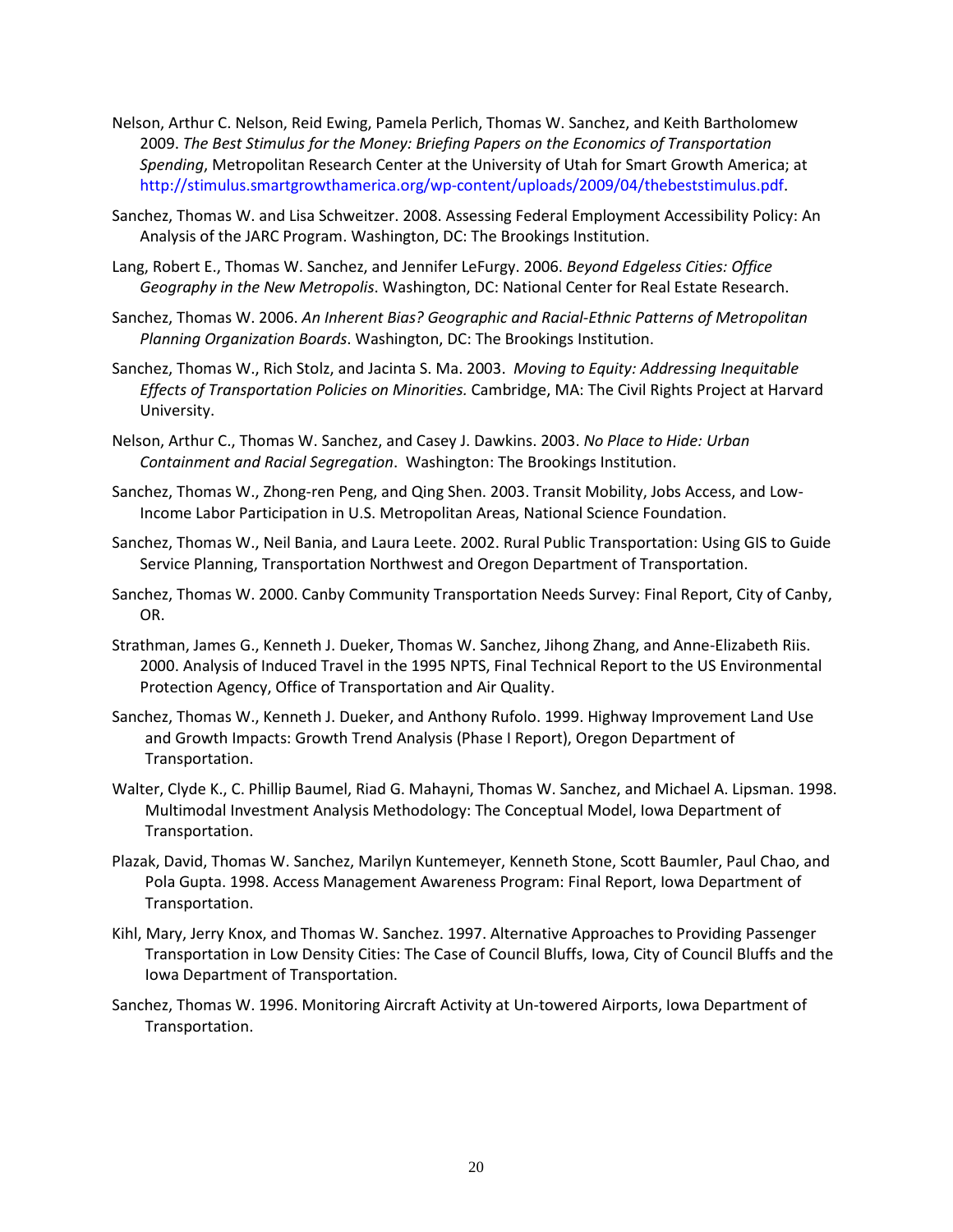Other Teaching, Mentoring, and Curricular Achievements

| Co-instructor (MOOC) | Cities and Technology (TechniCity) on Coursera.org (with Jennifer Evans-Cowley,<br>Ohio State University) |
|----------------------|-----------------------------------------------------------------------------------------------------------|
| Instructor (UofU):   | URBPL 3270, Graphic Communications for Planners (core)                                                    |
|                      | URBPL 4280, Undergraduate Workshop (core)                                                                 |
|                      | URBPL 6430, Technology in Planning (core)                                                                 |
|                      | URBPL 6450, GIS in Planning (core)                                                                        |
|                      | URBPL 6280, Graduate Workshop (core)                                                                      |
| Instructor (VT):     | UAP 1024, Urban Public Issues                                                                             |
|                      | UAP 4184/5084, Community Involvement                                                                      |
|                      | UAP 4714, Economics of State and Local Government (core - online)                                         |
|                      | UAP 5234, Urban Economy and Public Policy (core - online)                                                 |
|                      | UAP 5564, Information Technology, Society, and Public Policy (online)                                     |
|                      | UAP 5224, Quantitative Techniques in Planning (core)                                                      |
|                      | UAP 5494, Advanced Quantitative Techniques in Urban Analysis                                              |
|                      | UAP 5114, Introduction to GIS (core)                                                                      |
|                      | UAP 5424, Transportation and Land Use                                                                     |
|                      | UAP 5124, Planning Studio (core)                                                                          |
|                      | SPIA 4454, Future of Cities                                                                               |
| Instructor (PSU):    | USP 610, Transportation Research Seminar                                                                  |
|                      | USP 493/593, Advanced Geographic Information Systems Applications                                         |
|                      | USP 492/592, Applications of Geographic Information Systems                                               |
|                      | USP 558 Planning Workshop (core)                                                                          |
|                      | USP 570/670, Transportation and Land Use                                                                  |
|                      | USP 533 Planning Analysis (core)                                                                          |
|                      | USP 535 Metropolitan Data Analysis (core)                                                                 |
| Instructor (ISU):    | CRP 274, Planning Analysis and Techniques II (core)                                                       |
|                      | CRP 336/536, Transportation and Land Use in Western Europe (Study Abroad)                                 |
|                      | CRP 432/532, Community Development Planning and Programming Studio                                        |
|                      | CRP 451/551, Introduction to Geographic Information Systems                                               |
|                      | CRP 519A, Introduction to Planning Information Systems (5-week module)                                    |
|                      | CRP 519B, Introduction to Geographic Information Systems (5-week module)                                  |
|                      | CRP 519C, Introduction to Computer Applications in Planning (5-week module)                               |
|                      | CRP 520C, Intermediate Transportation Planning (5-week module)                                            |
|                      | CRP 522A, Advanced Urban and Regional Economic Analysis                                                   |
|                      | CRP 570, Seminar in Planning Research (Thesis Preparation)                                                |
|                      | TrPl 691, Transportation Planning Seminar                                                                 |

## Other Community Outreach Achievements

Northern Virginia Complete Count Committee, Community Foundation of Northern Virginia, 2019-2020. Northern Virginia Technology Council, Big Data and Analytics Committee Member, 2014-2019. Metro Washington Transportation Planning Board, Citizen Advisory Committee Member, 2014-2017. GIS demonstration, Oregon Museum of Science and Industry, 1999. GIS workshop, Environmental Justice Action Group/Oregon Environmental Council, 1998. GIS workshop, Iowa Office of Precollegiate Programs for Talented and Gifted, October 1997. GIS demonstration, City of Ames, IA and Story County, IA Tax Assessors, 1996.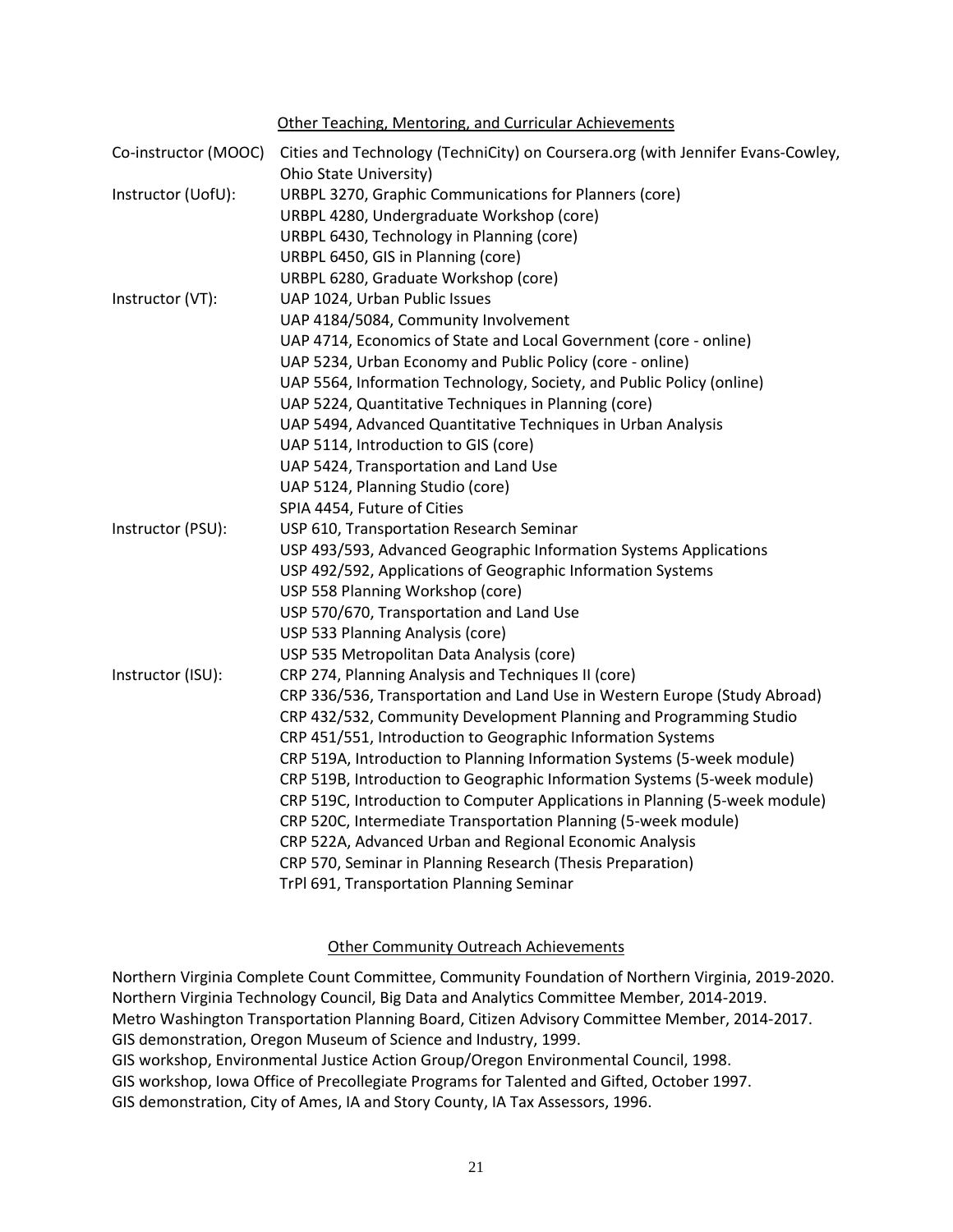GIS workshop, Iowa Office of Precollegiate Programs for Talented and Gifted, October 1995.

## Governance Activities for the University, College, Department

Coordinator, 2021-present, Planning Governance and Globalization Doctoral program, Virginia Tech. Member, 2020-present, Faculty Senate, School of Public and International Affairs Representative Member, 2016-2019, Executive Committee, School of Public and International Affairs, Virginia Tech. Chair, 2015-2016, Promotion and Tenure Committee, Virginia Tech. Member, 2011-present, Admissions Committee, Urban Affairs and Planning, Virginia Tech. Member, 2011-2013, Promotion and Tenure Committee, Virginia Tech. Member, 2010-2012, Executive Committee, School of Public and International Affairs, Virginia Tech. Chair/Member, 2010-2012, Diversity Committee, Virginia Tech. Member, 2008-2010, Retention, Promotion, and Tenure Standards Committee, University of Utah. Member, 2006-2007, Promotion and Tenure Committee, Virginia Tech. Chair, 2006, Faculty Search Committee, Urban Affairs and Planning, Virginia Tech. Member, 2003-2007, Recruitment Committee, Urban Affairs and Planning, Virginia Tech. Chair, 2001-2002, Masters of Urban and Regional Planning Executive Committee, Portland State University (PSU). GIS Coordinator, 1998-2002, College of Urban and Public Affairs, PSU. Member, 1999-2001, Masters of Urban and Regional Planning Executive Committee, PSU. Member, 1999-2001, Director Search Committee, School of Urban Studies and Planning, PSU. Member, 1999-2000, College of Urban and Public Affairs Technology Advisory Committee, PSU. Member, 1999, Faculty Search Committee, Center for Population Research and Census, PSU. Member, 1999, Admissions Committee, Masters of Urban and Regional Planning, PSU. Technical Editor, 1999-2002, Metroscape, Institute for Portland Metropolitan Studies, PSU. Chair, 1995-1997, College of Design Computer Committee, Iowa State University (ISU). Member, 1995-1996, College of Design Computer Task Force, ISU. Member, 1997, Faculty Search Committee, College of Design, ISU. Member, 1997, Chair Search Committee, Department of Community and Regional Planning, ISU. Faculty Representative, 1995-1997, University Computer Advisory Committee, ISU. Faculty Representative, 1995-1997, Student Computer Fee Allocation Sub-Committee, ISU. Member, 1995-1996, College of Design Research and Faculty Development Committee, ISU. Program Advisor, 1995-1997, Center for Transportation Research and Education Scholars Program, ISU. Graduate Faculty, 1995-1997, Department of Community and Regional Planning, ISU. Graduate Student Advisor, 1996-1997, Department of Community and Regional Planning, ISU.

# Professionally-related Service

Member, Association of Collegiate Schools of Planning, Faculty Mentoring Committee, 2021-present. Chair, Education Committee, American Planning Association, 2021-present.

- Member, Artificial Intelligence Foresight Group, American Planning Association, 2021-present Regional Representative (Southeast), Association of Collegiate Schools of Planning, Governing Board, 2015-2020.
- Member, 2017-2020, Association of Collegiate Schools of Planning, Diversity Committee. Site Visitor, 2010-present, Planning Accreditation Board.

Member, 2014-2016, Transportation Research Board, Task Force on Knowledge Management AB010T.